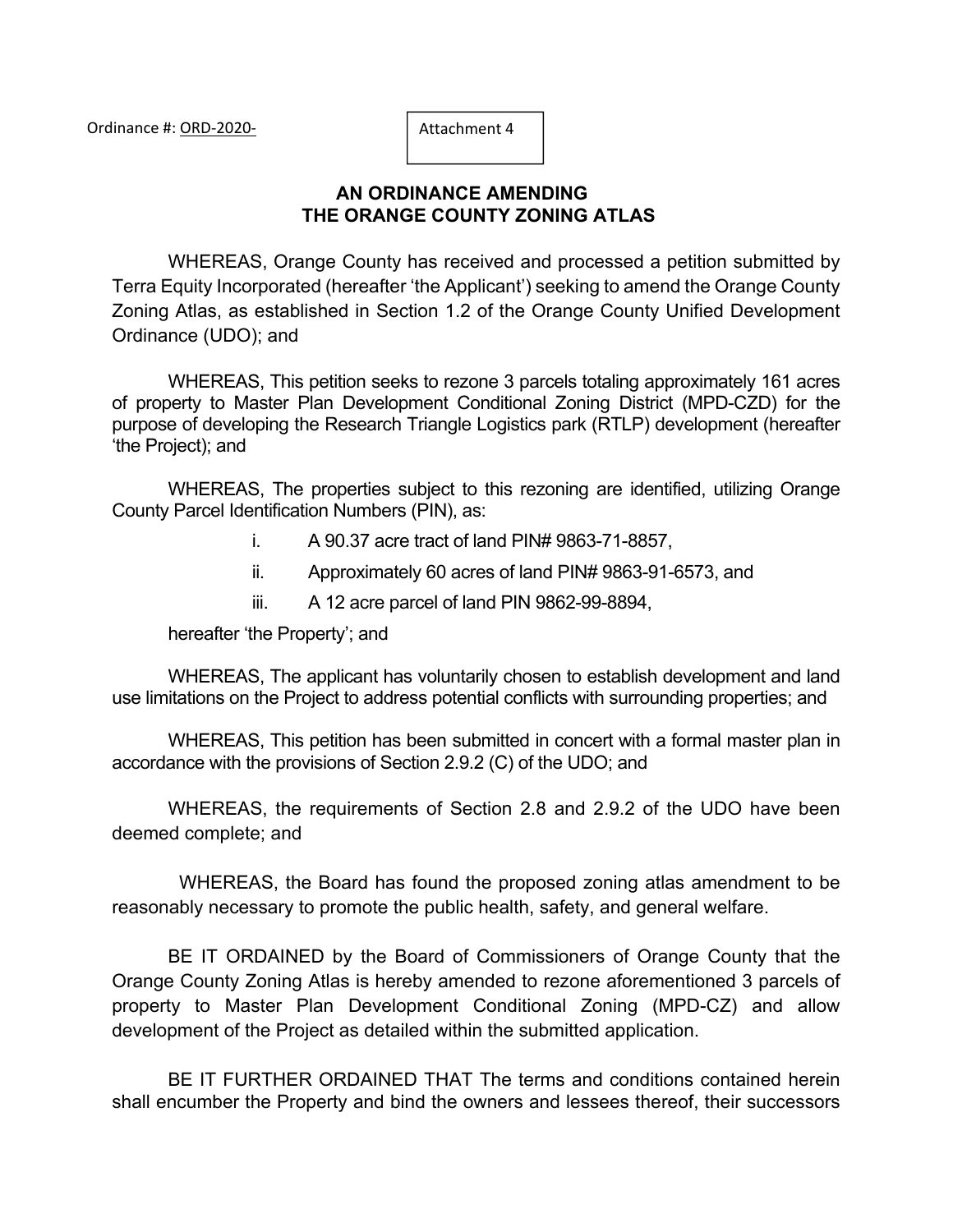in title and interest. The development of the Project as well as all necessary site improvements, both internal and external to the Project, shall be reviewed, approved, and developed in accordance with:

- a. The applicable provisions of the Orange County Unified Development Ordinance (UDO),
- b. Any and all applicable Federal, State, and local regulations, and
- c. The application package as submitted/modified by the Applicant and as approved by the Orange County Board of Commissioners on October 20, 2020.

This includes the revised/updated traffic impact analysis (TIA) reviewed and approved by the County Planning Department and NC Department of Transportation on October 2, 2020.

BE IT FURTHER ORDAINED THAT in accordance with Section 2.9.2 (F) of the UDO the approval of this Conditional Zoning applicant is subject to the following mutually agreed to conditions:

- I. GENERAL:
	- a. Approval of the Project does not constitute an explicit guarantee for utility services (i.e. water and sewer) by the Town of Hillsborough. Provision of services shall be consistent with applicable Town utility connection policies and the utility agreement between the Town and Orange County;
	- b. The Project shall be composed of 3 individual properties totaling approximately 161 acres of land area further defined as follows:
		- i. PIN 9863-71-8857: An approximately 90 acre parcel currently zoned MPD-CZ (Settlers Point) and Major Transportation Corridor (MTC) Overlay District;

**NOTE:** MTC Overlay district boundaries not impacted by this approval.

- ii. PIN 9863-91-6573: An 80 acre parcel currently zoned:
	- 1. Approximately 60 acres (south of Interstate 40) zoned MPD-CZ (Settlers Point);
	- 2. Approximately 20 acres (north of Interstate 40) zoned Economic Development Hillsborough Limited Officer (EDH-2). This portion of the property will remain zoned EDH-2 and shall be developed consistent with that general use zoning designation.
	- 3. Major Transportation Corridor (MTC) Overlay District.

**NOTE**: MTC Overlay district boundaries not impacted by this approval. EDH-2 zoned portion of property, north of Interstate 40, is not impacted by this approval and will remain zoned EDH-2.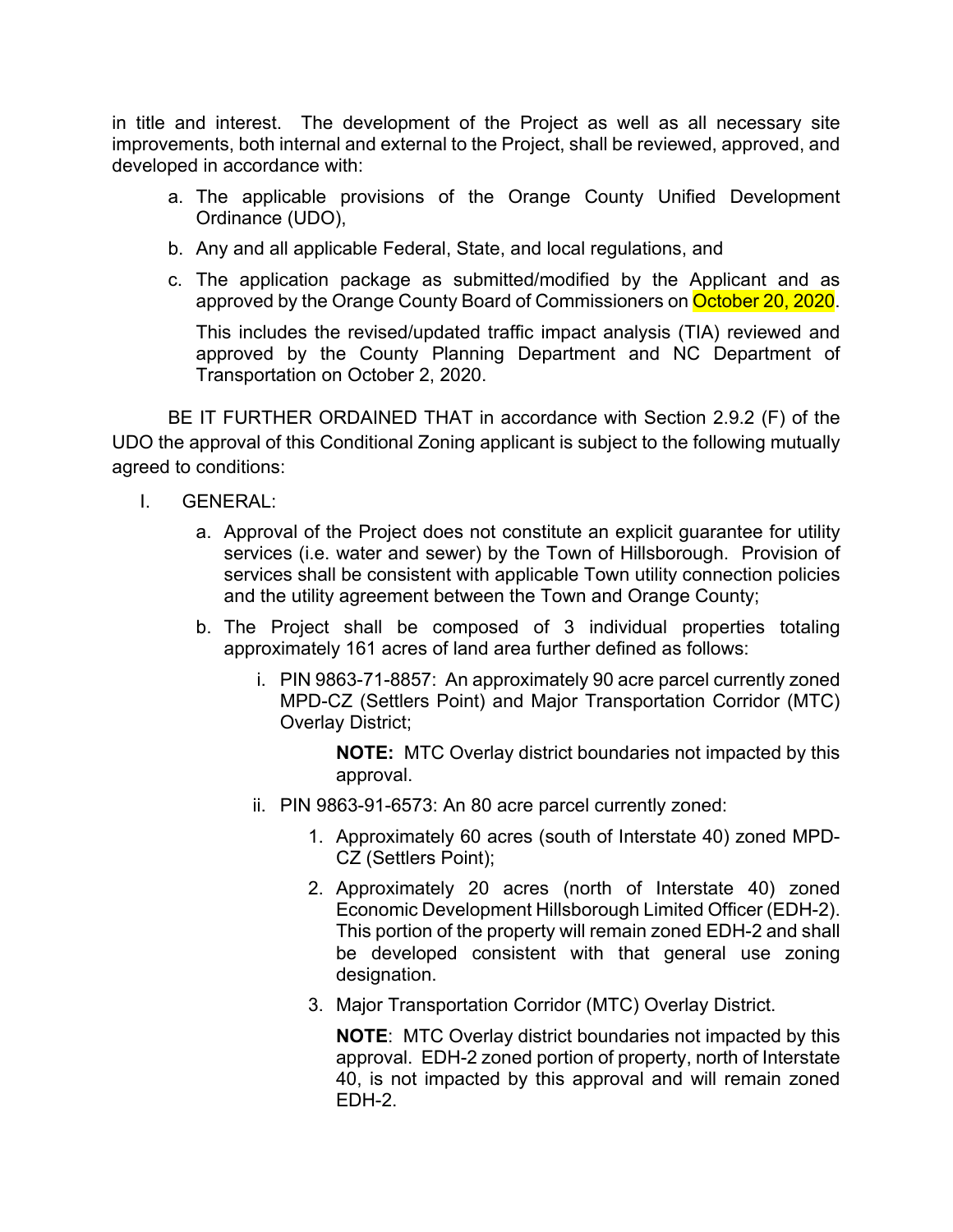iii. PIN 9862-99-8894: An approximately 12 acre parcel currently split zoned Rural Residential (R-1) and Rural Buffer (RB).

> **NOTE:** The RB zoned portion of property, along Davis Road, is not impacted by this approval and will remain zoned RB. This area shall remain either in undisturbed open space, used to support required utility improvements consistent with Town of Hillsborough or County requirements, or to support external roadway improvement(s) consistent with County and NC Department of Transportation requirement(s).

- c. The Zoning Atlas for Orange County shall be designated MPD-CZ. Development shall be in accordance with the approved application packet, master concept plan, and the conditions detailed herein.
- II. SITE PLAN: In addition to the requirements of Section 2.5 *Site Plan Review* of the UDO, development applications within the Project shall provide the following additional information as part of the site plan application process:
	- a. All site plans proposing development within the Project shall be reviewed by Town of Hillsborough staff as part of existing courtesy review agreements;
	- b. All site plans shall provide detail denoting the anticipated daily water and sewer needs for proposed land use(s);
	- c. Consistent with existing inter-local utility agreements between Orange County and the Town of Hillsborough, the Project has a utility allotment of 108,000 gallons a day of water/sewer service. Site plans proposing development/land uses exceeding this daily allotment shall be required to provide documentation from the Town of Hillsborough indicating there is sufficient water and sewer capacity to serve the proposed development.

A lack of water and/or sewer capacity shall result in the denial of the site plan;

d. Prior to the approval of a site plan allowing development within the Project, the County shall require documentation from the Town of Hillsborough indicating there is sufficient water and sewer capacity to serve the project.

A lack of water and/or sewer capacity for a proposed use shall result in the denial of the site plan;

- e. The Orange County and Town of Hillsborough Fire Marshal(s), in consultation with the Town of Hillsborough Utility Director, shall review and approve location(s) of proposed water and sewer lines prior to the initiation of land disturbing activity;
- f. The Orange County and Town of Hillsborough Fire Marshal(s) shall review and offer comment on:
	- i. Road layout and construction methodology,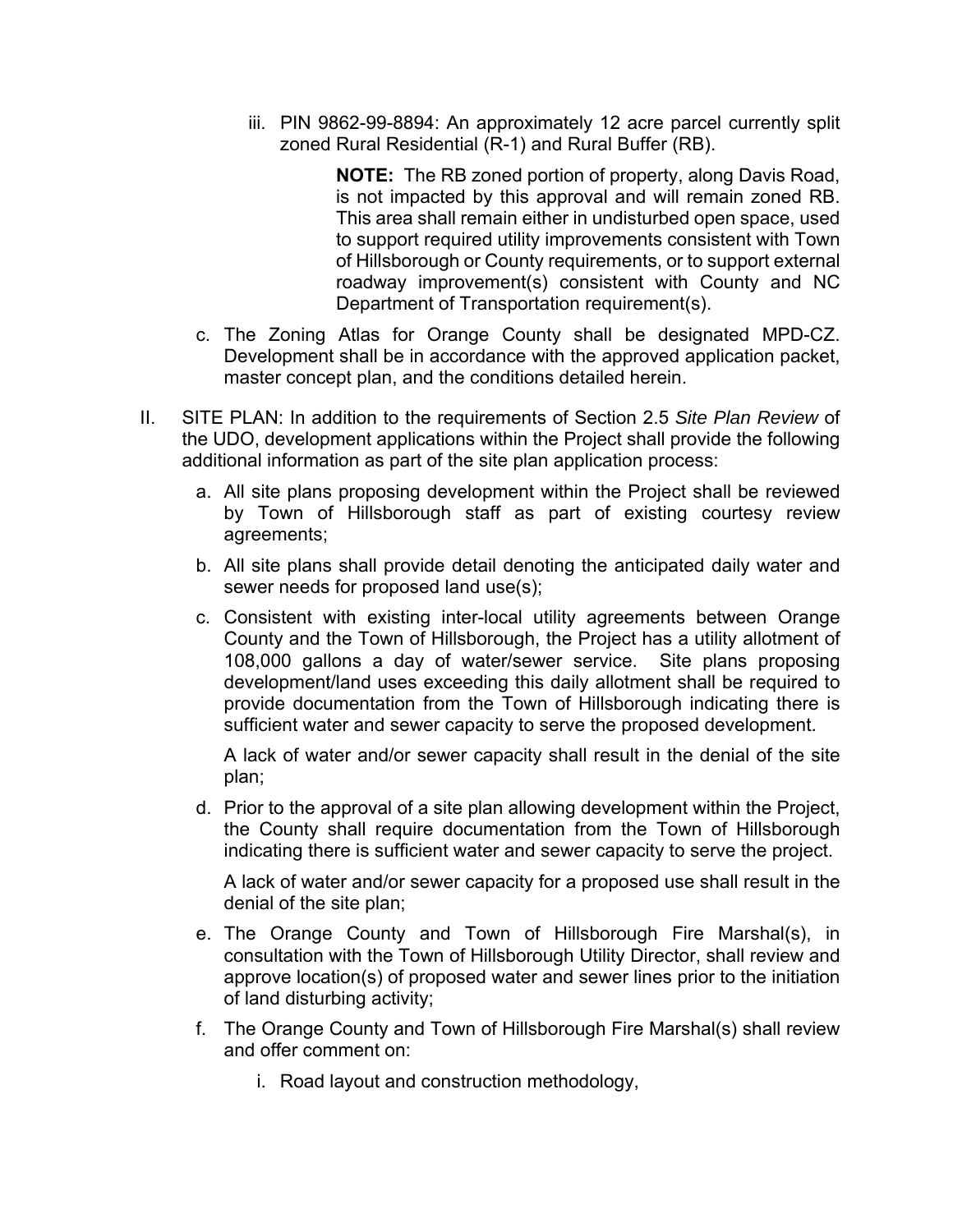- ii. Location of fire lanes,
- iii. Location of fire hydrants, and
- iv. Location of the proposed stand-pipe(s).

as part of all site plan review.

- g. Each site plan shall be required to demonstrate compliance with Section 6.16 *Environmental Assessment* of the UDO as well as the approved master plan and environmental assessment completed for the Project. In those cases where development exceeds established thresholds, a formal Environmental Impact Statement (EIS) may be required allowing for site plan approval;
- h. Each site plan shall be required to demonstrate compliance with required traffic improvements detailed within the approved application, traffic impact analysis, and the condition(s) detailed herein.

Lack of compliance or consistency with required internal/external traffic improvement(s) shall result in the denial of the site plan;

- i. In addition to the standards detailed in Section 2.5 of the UDO, all landscaping plans shall include information denoting the proposed method of care (i.e. underground sprinklers, maintenance personnel, etc.) for the development;
- j. For all site plans submitted for the Project the Orange Rural Volunteer Fire Department shall be considered a member of the County Development Advisory Committee (DAC) as outlined in Section 1.9 of the UDO to review a projects compliance with applicable development standards including, but not necessarily limited to: land use regulations, conditions of MPD-CZ approval, applicable State fire/building codes.
- k. Site plans shall contain documentation outlining proposed and/or existing cumulative impervious surface area as well as building/open space ratios within the Project.

#### III. DIMENSIONAL STANDARDS:

a. The Project shall observe a building square footage limit of 2,400,000 sq.ft. consistent with the submitted and approved application and Traffic Impact Analysis (TIA) as approved by the NC Department of Transportation on October 2, 2020.

Additional floor area may be developed with the submittal of a revised, updated, master plan development conditional zoning district application and TIA processed and reviewed in accordance with the provisions of the UDO. <sup>1</sup>

<sup>&</sup>lt;sup>1</sup> Yellow highlight denotes modification to proposed condition(s) consistent with the applicant's presentation at the September 15 and 22, 2020 public hearing and the October 6, 2020 BOCC regular meeting limiting the allowable building square footage for the Project.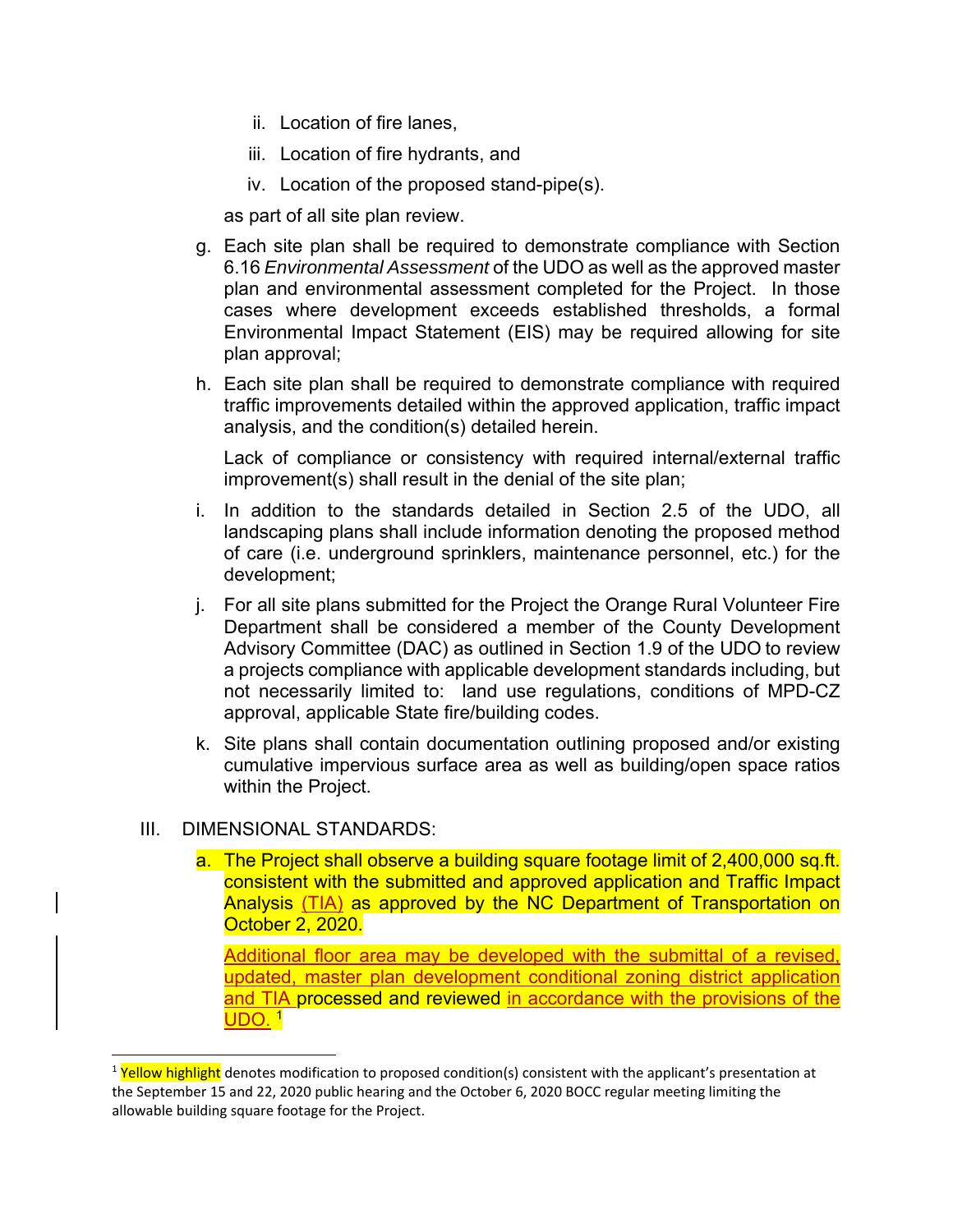b. Height: Consistent with the definition of *building height* in Article 10 *Definitions* 2 and Section(s) 6.2.2 and 6.5 3 of the UDO, the following height limitations shall be observed within the Project:

i. Principal structures:

- $\frac{1}{2}$ 1. PINs 9863-71-8857 and 9863-91-6573 shall abide by a height limit of 60 ft.
- 1.2. PIN 9862-99-8894 shall abide by a height limit of 40 ft. This height limit shall not include architectural features utilized to screen rooftop equipment, consistent with the provisions of the UDO.<sup>4</sup>



### 5

No structure shall be erected **fronting** on the Davis Road parcel **which exceeds 40 ft. in height above the highest elevation of the adjoining portion of Davis Road exceeding 40 ft. in height,** measured **from the highest elevation of the adjoining portion of Davis Road** to the roof deck **of the building** from the highest elevation of Davis Road where said building has frontage.:<sup>6</sup>

<sup>&</sup>lt;sup>2</sup> As was discussed at the October 6, 2020 BOCC meeting, existing regulation(s) establish building height as being measured from: *the mean elevation of the proposed or completed finished grade at the front of the building to the highest point of the roof for flat roofs, to the deck lines of mansard roofs, and to the mean height between eaves and ridge for gable, hip and gambrel roofs*. Staff has included example(s) illustrating how various roof types are measured to address BOCC concerns.

<sup>&</sup>lt;sup>3</sup> As a reminder, per Section 6.5.1 (C) (8) of the UDO, rooftop mechanical equipment is required to be screened. <sup>4</sup> New language to address BOCC comment(s) from the October 6, 2020 meeting. Staff is attempting to address BOCC interest in limiting development on the Davis Road property to a 40 ft. height limit while address applicant requests for use of architectural features to screen rooftop equipment (i.e. HVAC, vents, ducts, telcom equipment, etc.). Staff has added language referencing allowable screening limit(s) within the UDO.

<sup>&</sup>lt;sup>5</sup> Staff has added a visual aid to detail how building height shall be calculated consistent with existing definitions.

<sup>&</sup>lt;sup>6</sup> Yellow highlight denotes a suggested modification to proposed conditions made by the applicant and discussed at the October 6, 2020 BOCC meeting. Staff has attempted to address comment(s) in a revised condition detailed herein.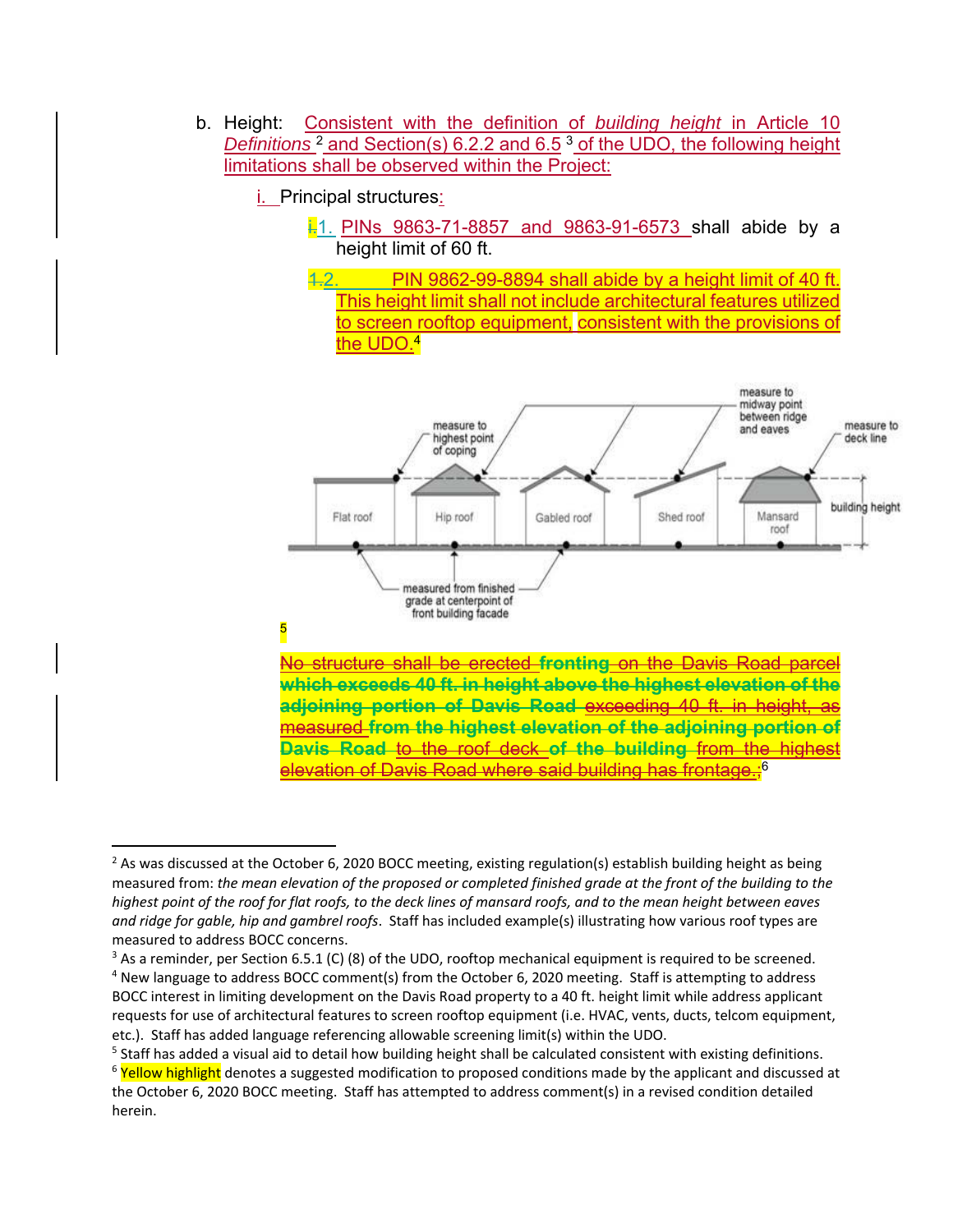ii. Accessory Structures: Water tower shall not exceed 90 ft.<sup>7</sup>

c. Setbacks:

- i. Structures shall observe:
	- 1. 100 ft. setback from exterior property lines abutting residentially zoned property;
	- 4.2. and the 120 ft. setback from Davis Road right-of-way;  $8<sup>8</sup>$
	- 2.3. 50 ft. setback from property exterior lines abutting nonresidentially zoned property and the Service Road right-ofway.
- ii. Vehicular use areas shall observe:
	- 1. 50 ft100 ft. setback from exterior property lines abutting residentially zoned property except as defined below;
		- a. Access road/parking area along the western boundary line, adjacent to PIN 9863-53-9059, shall be permitted observing a 50 ft. setback; and
		- 1.b. An access road along the southern property line, affording interior access from the Project to PIN 9862-99-8894, shall be permitted observing a 50 ft. setback.<sup>9</sup>
	- 2. 50 ft. setback for access roads/drives running parallel with Davis Road:<sup>10</sup>
	- 2.3. 25 ft. setback from property lines abutting nonresidentially zoned property and the Service Road right-ofway.

iii. Interior lot line setbacks: <sup>11</sup>

 $7$  Staff is recommended a 90 ft. height limit for proposed water towers. The application submittal makes no reference to any additional use that would need to exceed established height limits.

<sup>&</sup>lt;sup>8</sup> Language suggested/recommended by the applicant to address setbacks for structures erected on the Davis Road property.

<sup>&</sup>lt;sup>9</sup> The applicant has requested modification of vehicular use setbacks as detailed herein. In the first instance, the area adjacent to the Project on PIN 9863‐53‐9059 is heavily encumbered by floodplain and required buffers. The applicant suggests allowing for an access road/parking in this area will not impact development on the adjacent parcel as same is already limited due to the presence of mapped floodplain. In the second instance, the applicant is seeking to reduce the required land use buffer to allow for the location of an access road in an area that will have the least impact on existing floodplain. If the applicant is required to observe a 100 ft. buffer in this area, the required roadway crossing could have more environmental impact on the floodplain and floodplain buffers in the area.

 $10$  Language suggested/recommended by the applicant to address access management issues along Davis Road. While no parking is intended within this area, driveway access will be necessary.

 $11$  A new condition designed to address BOCC comments from the October 6, 2020 meeting seeking clarification on internal setback requirements. The condition, however, was eliminated when the applicant indicated there would be no internal subdivisions creating the need for internal property lines.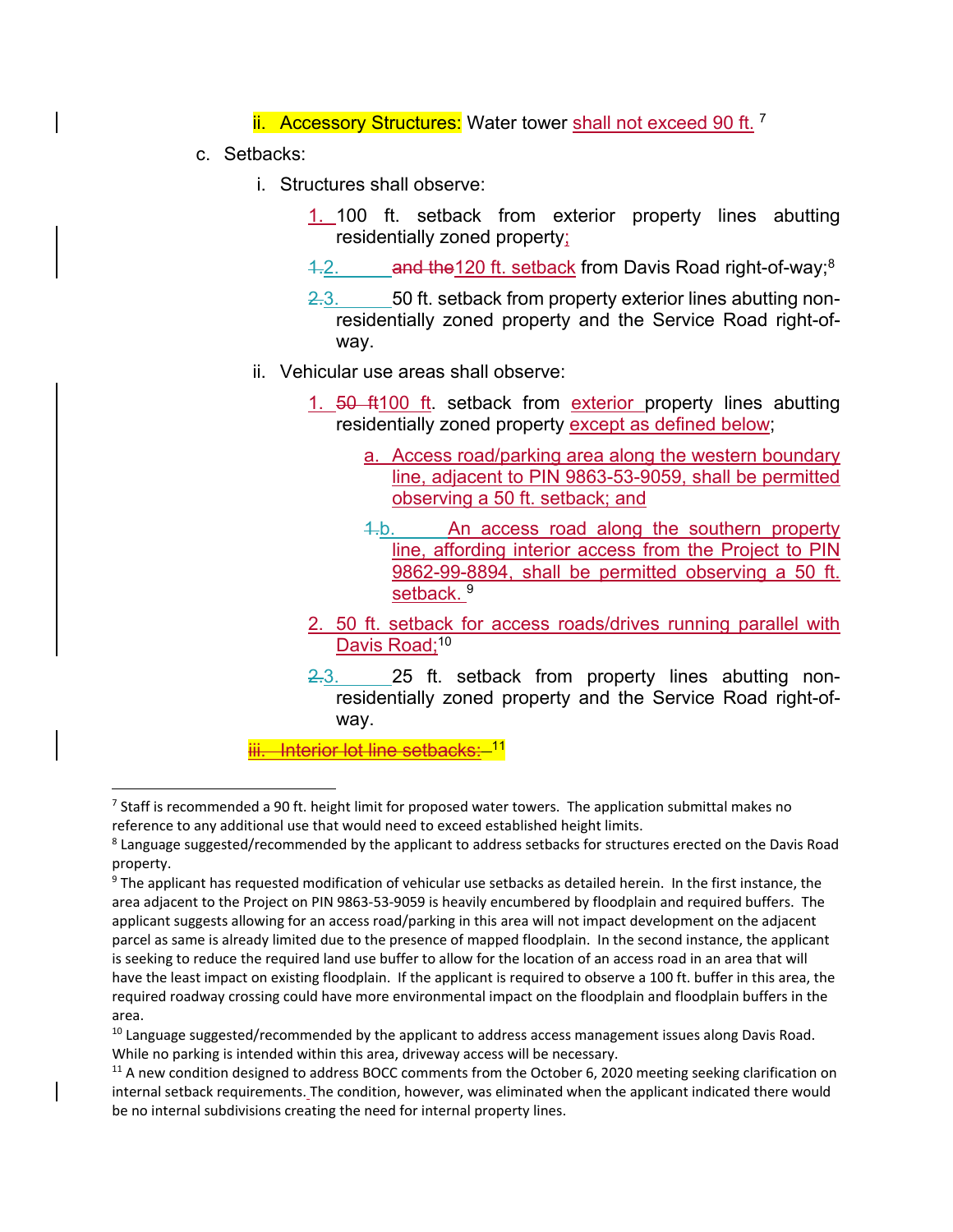<u>. Structures: 20 ft. from all interior property lines;</u>

2. Vehicular use areas: 10 ft. from all interior property lines.

- d. Open Space:  $41$  acres  $(25%)$   $48.3$  acres  $(30%)$ <sup>12</sup> of land within the Project shall be preserved as open space area.
- IV. ACCESS AND TRANSPORTATION: In addition to the requirements of Section 6.10 *Roadway Improvements and Multi-modal Transportation* of the UDO the following standards shall apply:
	- a. Internal roadways shall be developed in accordance with Section 6.10 (A) of the UDO and shall be privately maintained;
	- b. External roadway construction/improvements shall be completed or appropriately bonded prior to the issuance of a Certificate of Compliance (C of C) allowing the occupancy of a structure triggering completion of same;
	- c. External roadway improvements shall be constructed in accordance with NC Department of Transportation requirements and guidelines, approved Traffic Impact Analysis (TIA), and the standards outlined herein;
	- d. The right-of-way for Service Road shall be extended to the western edge of the PIN 9863-71-8857 to serve as a future access point for adjacent land area to the west.

Applicant and/or their successors shall not bear financial responsibility for the construction of additional roadway in this extended portion of the Service Road right-of-way nor shall they bear any financial responsibility for any required roadway improvements at the intersection of Service Road and Old NC Highway 86 necessary to accommodate additional traffic resulting from development external to the Project:

- e. Consistent with the approved traffic impact analysis for the Project, all passenger and commercial vehicle traffic shall utilize Service Road for ingress/egress;
- f. Vehicular ingress/egress to the Project from Davis Road shall be limited to:
	- i. Life safety vehicles;
	- ii. Fire, ambulance, rescue and emergency vehicles;
	- iii. Municipal and law enforcement vehicles; and
	- iv. Public utility vehicles.

No other traffic (i.e. passenger vehicles, commercial vehicles, etc.) shall be permitted to utilize this access, which will be blocked by a gate or bollards to prevent unrestricted access; 13

<sup>&</sup>lt;sup>12</sup> Consistent with applicant statements to the BOCC on October 6, 2020, the Project will preserve approximately 30% of the property as open space.

<sup>&</sup>lt;sup>13</sup> Consistent with the discussion that occurred at the October 6, 2020 BOCC meeting, access from/to the Project using Davis Road will be limited to emergency and utility vehicles. Staff is also recommending the access be blocked to prohibit use inconsistent with suggested condition(s).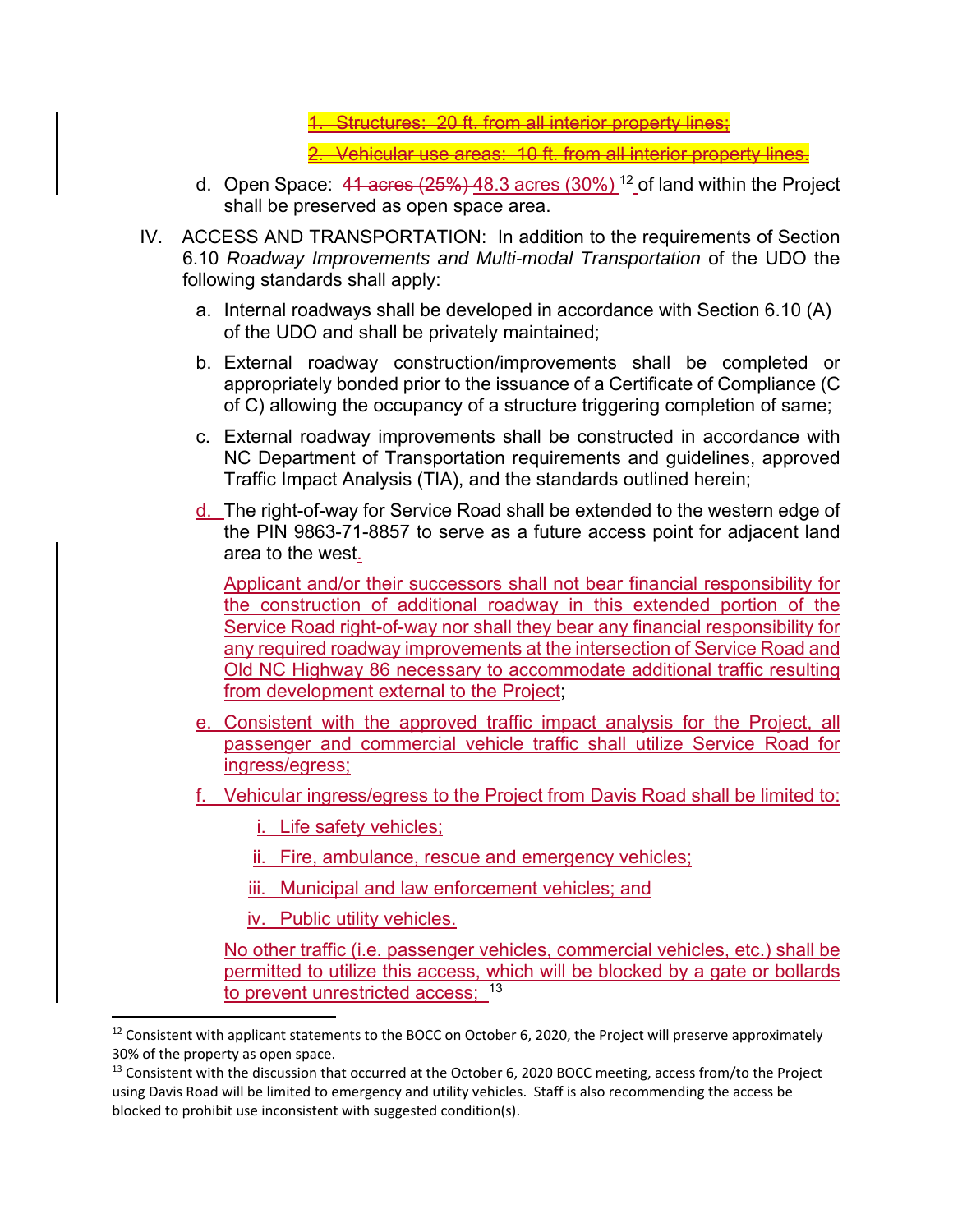- d.g. Final roadway layout, including pavement widths and driveways, shall be approved by the Town of Hillsborough and Orange County Fire Marshal's office as part of the final site plan review process;
- e. Signage shall be placed directing vehicles to turn left onto Davis Road in order to access Interstate 40/85;<sup>14</sup>
- $f\text{-}h$ . Site plan submittals shall be required to demonstrate internal/external traffic improvements necessary to address development impacts consistent with the submitted Transportation Impact Analysis (TIA);
- **g.i.** Any and all internal streets, sidewalks, bicycle lanes, etc. shall be designated for public access/use for employees/customers/visitors to the site:<sup>15</sup>
- h.j. Driveway permits, when required, shall be applied for and issued by the North Carolina Department of Transportation;
- i.k. Orange County and North Carolina Department of Transportation shall approve the location of all proposed external utility poles housing street signals prior to installation. All street signals shall be erected on metal poles;
- j. Segregated entrances and exists for pedestrian, construction vehicle, and non-construction vehicular traffic shall be developed to avoid conflict during construction activities;
- k.m. Any required or requested bus pullouts and/or transit shelters shall be constructed to serve the Project consistent with transit plans adopted by Orange County and shall be developed in accordance with the following:
	- i. Each transit stop shall be a covered and enclosed on 3 sides to shield users from the elements,
	- ii. Kiosks shall be developed to provide transit information, including schedule and route information, and shall be illuminated to five (5) average maintained foot-candles.
- $\frac{1}{2}$ . In addition to the standards contained within Section 6.10 (A) (2) of the UDO, the following additional requirements shall apply to the development of crosswalks:
	- i. Signals shall be installed, where stoplights are located, providing assistance to deaf and visually impaired individuals announcing when it is safe to cross roadways

 $14$  Condition is no longer necessary as vehicle access onto Davis Road is limited to emergency and public utility vehicles.

<sup>&</sup>lt;sup>15</sup> Yellow highlighted text denotes a modification, suggested by the applicant, approved by the BOCC at its October 6, 2020 meeting.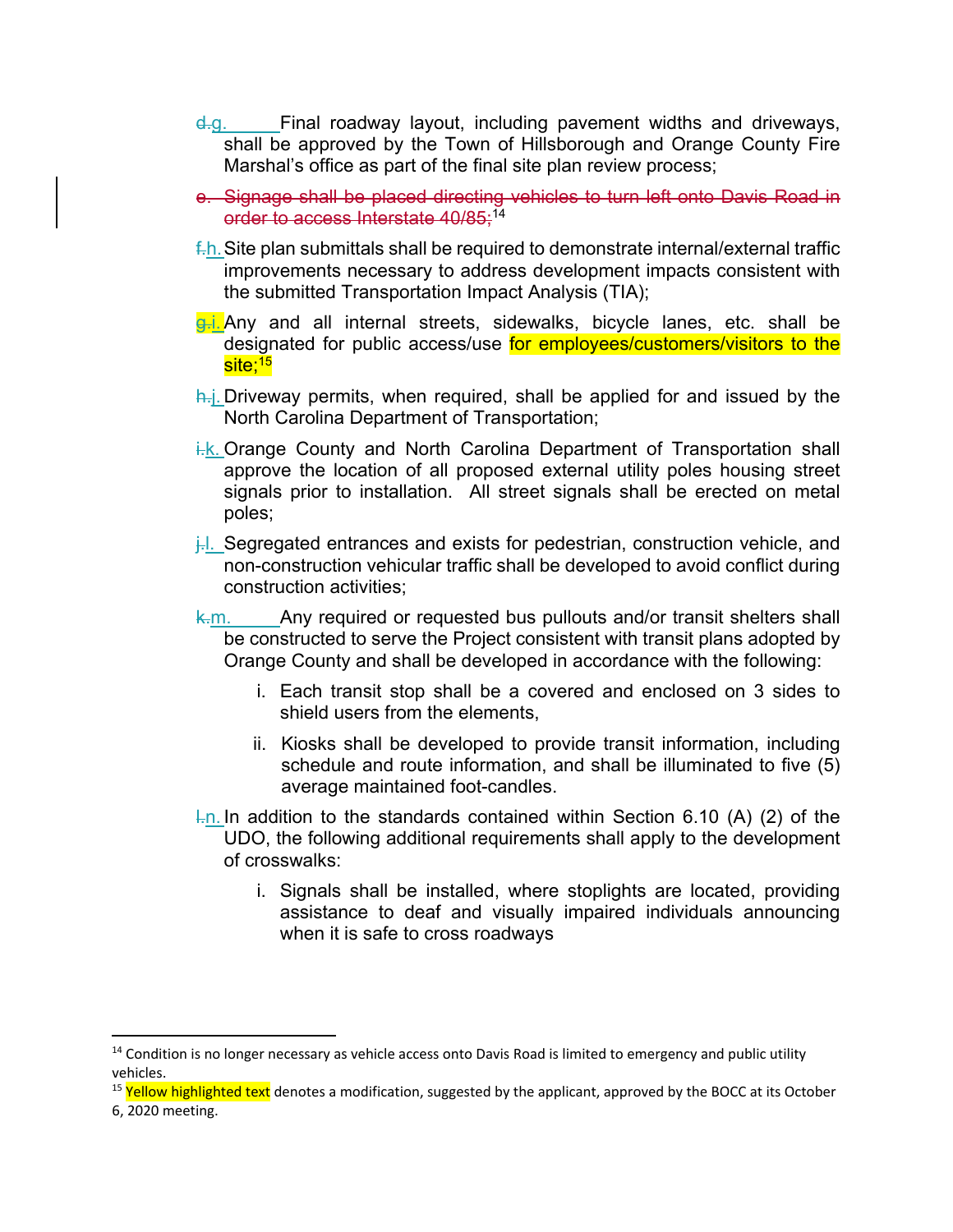- $m_{\rm e}$ . Traffic directional signage shall be required for all internal and external roadway as directed by Orange County and the North Carolina Department of Transportation including but not limited to:
	- i. Stop signs,
	- ii. Yield signs,
	- iii. Bus parking and unloading informational signs
	- iv. Lane ends,
	- v. Merge signs,
	- vi. Caution Pedestrian Traffic Yield Signs,
	- vii. Traffic safety signs designed to direct construction traffic throughout the site,
	- viii. Traffic warning signs indicating the location of private driveways and forbidding public access to the various properties, and
	- ix. Through traffic signs.
- $H<sub>0</sub>$

**Heavy Trucks, as hereinafter defined, shall be prohibited from exiting the Project on to Davis Road. Heavy Trucks are defined as those vehicles that:**

i. **Have a gross vehicle weight rating of 33,001 pounds or more;**

ii. **Are required under North Carolina law to be registered;**

- iii. **Are designed to operate on public highways; and**
- i. **Are powered by a diesel engine.** <sup>16</sup>
- q. Driveway access onto Davis Road shall be designed to limit traffic existing the project to only a left turn thereby directing traffic towards Old NC Highway 86 **excluding local traffic and emergency vehicles**. 17
- o.r. **Entry into the Project from Davis Road shall be designed and restricted to the following:**
	- i. **Life safety vehicles;**
	- ii. **Fire, ambulance, rescue and emergency vehicles;**
	- iii. **Municipal and law enforcement vehicles;**
	- iv. **Public utility vehicles; and**

 $16$  Text was proposed as part of the conditions reviewed by the BOCC at its October 6, 2020 meeting. Condition was revised to capture applicant suggested condition(s) and moved to subsection(s) e and f above. Consistent with the applicant's suggested condition(s), all passenger and commercial vehicle traffic shall be required to utilize Service Road. Driveway access onto Davis Road shall be reserved for emergency and public utility vehicles only.  $17$  Ibid.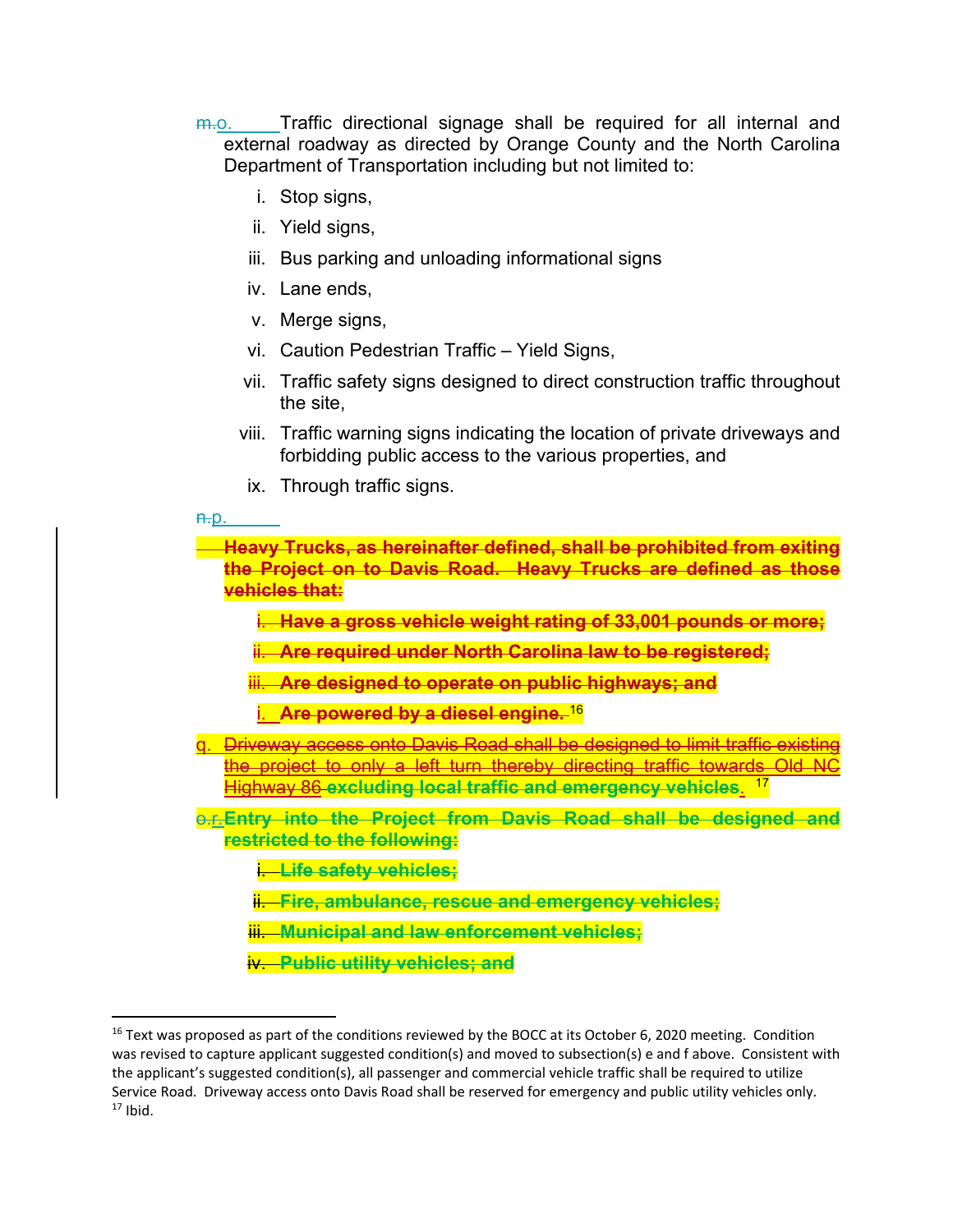v. **Vehicles under 33,001 pounds.** <sup>18</sup>

s. At the time development within the Project exceeds allowable traffic trips for the preservation of the left turn movement from Service Road onto Old NC Highway 86, as detailed in the Projects traffic impact analysis and/or as determined by the NC Department of Transportation consistent with external roadway improvements, an alternative traffic alignment/improvement shall be required to serve the Project allowing for both left and right turn access onto Old NC Highway 86.

This alternative shall be reviewed and approved by Orange County and the NC Department of Transportation and shall be installed in conjunction with the proposed development project generating the need for said alternative traffic alignment/improvement.

This shall be reviewed as a modification to the Project requiring the public hearing approval process detailed within the County Unified Development Ordinance (UDO). <sup>19</sup>

- V. PERFORMANCE STANDARDS:
	- a. The Project shall comply with Section(s) 6.4.2 through 6.4.7 of the UDO inclusive;
	- b. **Solid Waste Management**: The following specific standards shall apply:
		- i. External space for collection of solid waste and recyclable materials. Materials collected shall be consistent with the County's Solid Waste Management ordinance.
		- ii. Waste collection areas shall be located in such a manner as to provide convenient access for users of the facility and safe passage for service vehicles.
		- iii. The following additional notes shall be provided on any submitted site plan:
			- 1. Gate design will include gate retainers.
			- 2. Parking shall be prohibited from blocking access to waste receptacles.<sup>20</sup>
			- 3. Orange County will not be responsible for any pavement damage that may result from service vehicles.

  $18$  Ibid.

 $19$  Text was proposed as part of the conditions reviewed by the BOCC at its October 6, 2020 meeting. Condition was eliminated consistent with a revised/updated traffic impact analysis submitted by the applicant and approved by staff and NC DOT on October 2, 2020. Further, language under Dimensional standards, specifically Section III (a) of this document, makes the condition as originally recommended by staff moot.

<sup>&</sup>lt;sup>20</sup> Yellow highlighted condition modified to address BOCC approval of staff recommendation made at the October 6, 2020 regular meeting.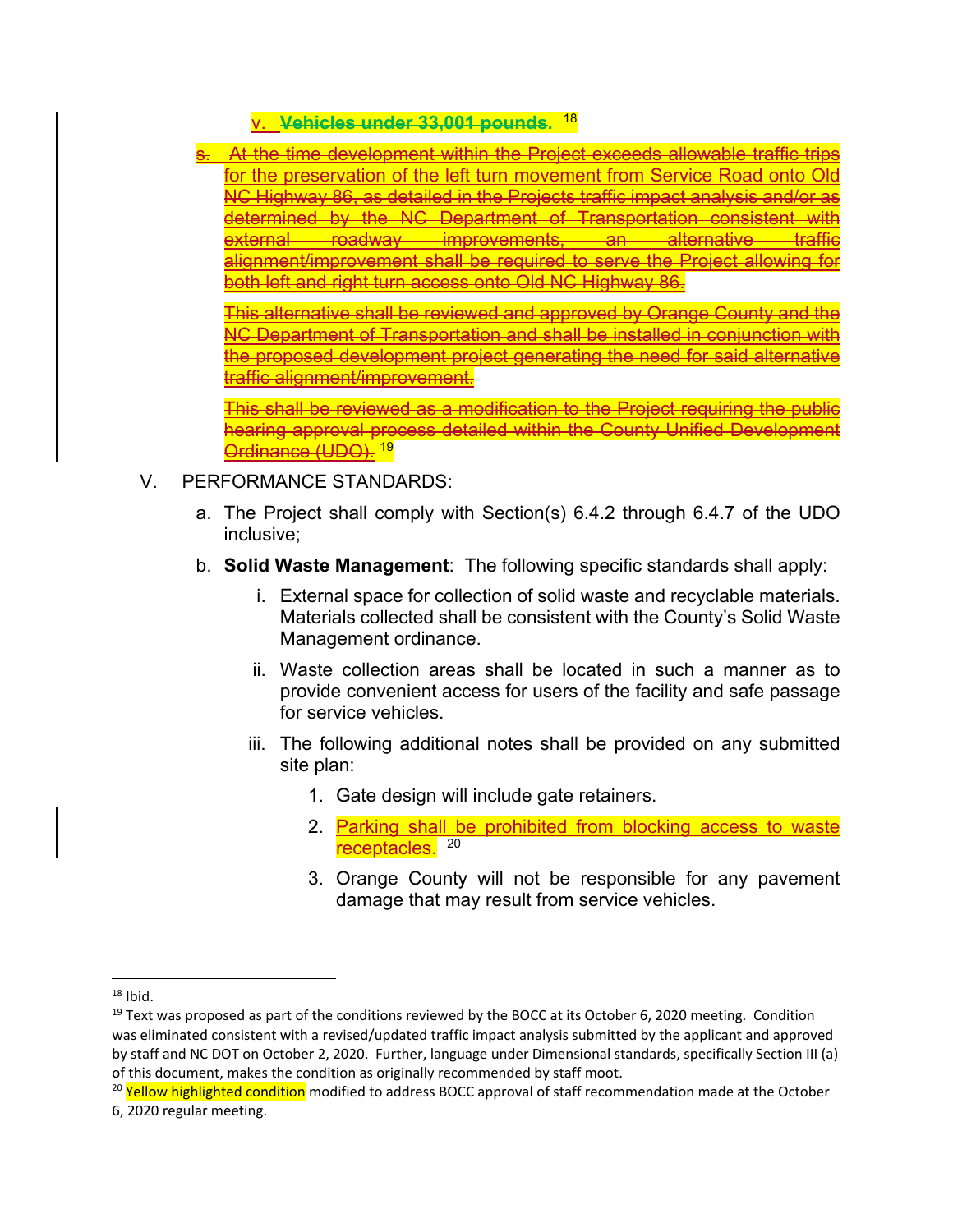- 4. In cases where waste collection areas are located across property lines or district lines for shared areas, the developer shall prepare and record a joint access agreement (and a shared dumpster agreement) to assure that (both parties may use) the proposed trash/recycling area and that it can be serviced across property lines.
- 5. The developer shall reserve space within all solid waste collection areas for segregated grease rendering/recycling collection facilities and shall provide space for segregated food waste collection near the delivery entrance for any building that houses, proposes to include, or may at some future date incorporate a restaurant, cafeteria, bar, or other food service facility at any time.
- 6. All solid waste containers, dumpsters, recycling bins, etc. shall be located within an enclosure, buffered in accordance with the standards contained herein, and meeting the following criteria:
	- a. Loading areas shall be designed and situated not to negatively affect adjacent properties.
	- b. Solid waste enclosures shall be so located as to not impact internal traffic flow,
	- c. Loading zones shall not be located within areas designated as housing for solid waste facilities.
- c. **Architectural Design**: In addition to the standards detailed in Section 6.5 of the UDO, The the following specific standards shall apply to the Project:
	- i. Finished building materials shall be applied to all sides of a building;
	- ii. Exterior wall materials shall include, but not be limited to:
		- 1. Stucco,
		- 2. Concrete,
		- 3. Textured concrete,
		- 4. Wood,
		- 5. Glass,
		- 6. Steel,
		- 7. Brick,
		- 8. Stone, and
		- 9. Masonry.

Examples of allowable exterior materials are contained in the approved application narrative and denoted on the approved master plan.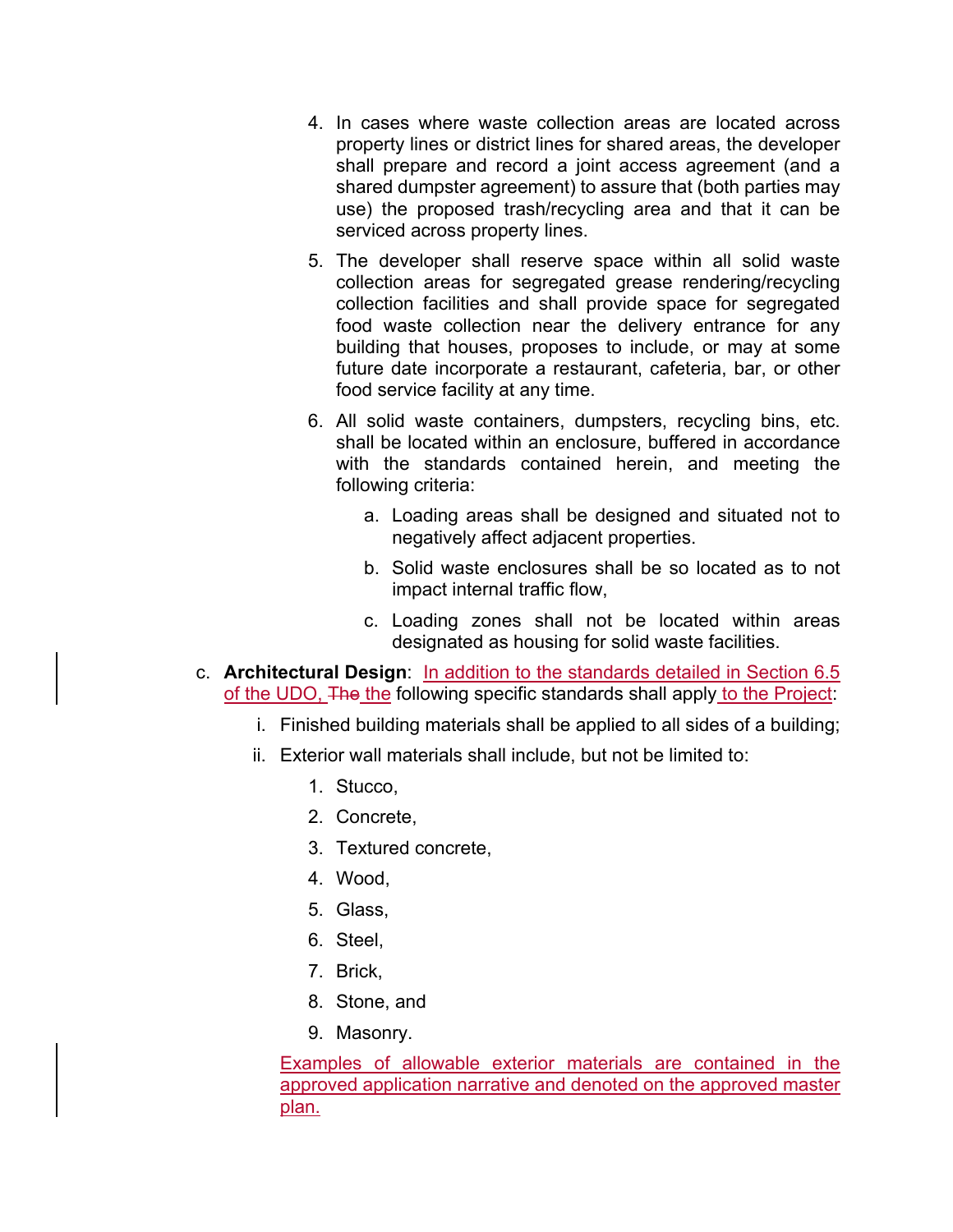- iii. Prohibited design elements include:
	- 1. Highly reflective surfaces,
	- 2. Exposed, untreated precision block walls;
	- 3. Barbed wire **No barbed wire products shall be installed on the 12 acre parcel along Davis Road**; 21
	- 4. "Stuck on" mansard roofs;
	- 5. Materials with high maintenance such as stained wood shingles.
- iv. An internal architectural review committee shall be established to ensure proposed building colors strive to be harmonious and compatible with the natural surroundings and the general overall palette shall be earth tones; consistent consistency with the UDO and with the standards detailed within the approved applicationherein. A representative of the Planning Department shall sit on the committee and be involved in reviewing development proposals/modifications; 22
- v. Consistent with the approved narrative and master plan, Ssingle, dominant, monolithic building mass is not acceptable for the Project. Visual breaks shall be used to provide 'visual relief' for long building facades. Acceptable techniques to provide visual breaks include, but are not limited to:
	- 1. Changes in height and the horizontal plane,
	- 2. Changes in Materials,
	- 3. Changes in Textures,
	- 4. Changes in Color,
	- 5. Reveals and/or Jogs,
	- 6. Utilization of other architectural enhancements. 23
- vi. Primary building entries shall be readily identifiable and well defined through the use of projections, recesses, columns, roof structures, or other design elements.

<sup>21</sup> **Bold Green Text** denoted suggested amendments provided by the applicant on October 1, 2020. At the October 6, 2020 BOCC meeting, the applicant agreed to ban the use/incorporation of barbed wire for the Project as a whole.

 $22$  Language modified to address staff and BOCC comment(s) from the October 6, 2020 meeting.

 $^{23}$  Revisions to address staff and BOCC comment(s) from the October 6, 2020 meeting. With staff now sitting on the architectural review committee, there will be additional oversight on development proposals to ensure compliance with applicable standards.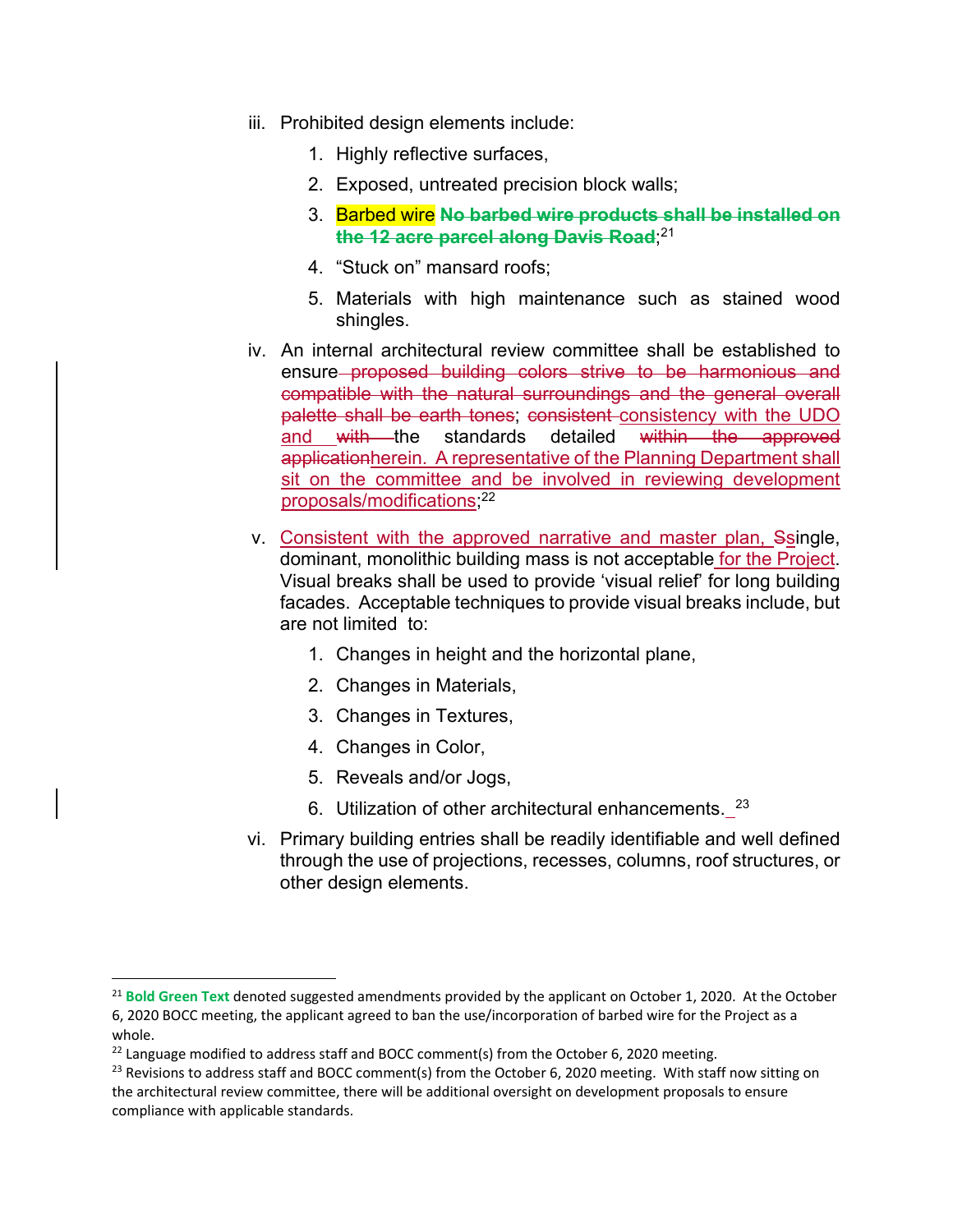vii. Expansions to an existing buildings shall provide for continuity between the existing building and the proposed addition. The addition need not strictly match the existing building, but shall include prominent design elements of the old building to provide architectural compatibility between old and new.

> STAFF COMMENT: It is unclear how this condition will be enforced. Staff is concerned over the lack of measurable standard.

- viii. Building design/construction shall not preclude incorporation of alternative energy systems such as solar panels. <sup>24</sup>
- ix. Equipment (i.e. HVAC, elevator overrides, etc.) shall be screened utilizing 1 of the following methods:
	- 1. Clad in exterior materials that are non-reflective or illuminated, **OR**
	- 2. Designed as an architectural feature of the proposed structure, OR
	- 3. Screened through some vegetative buffer or fencing.<sup>25</sup>
- x. All buildings constructed within the Project shall utilize equipment/appliances/etc. be energy star rated **shall be Energy Star certified at the time of construction (or in the discontinuance of such certification, substantially in compliance with the former certification requirements)** and, after issuance of a certificate of compliance (CoC), all installed systems shall receive proper maintenance in the ordinance course of businesses: 26
- xi. Development within the Project shall **substantially** utilize LED lighting for interior and exterior lights, **or future successor technology**, except in areas where use of same could typically be prohibited (i.e. lab space, etc.);  $27$
- xii. Development within the Project shall utilize rain reclamation devices collecting rainwater for irrigation purposes;<sup>28</sup>

 $24$  Condition added to address Planning Board concern(s) identified during the August 5 and 19, 2020 regular meeting. The applicant agreed during the meeting to the proposed language.

<sup>&</sup>lt;sup>25</sup> Yellow highlighted text denotes a modification, suggested by staff, approved by the BOCC at its October 6, 2020 meeting

<sup>26</sup> **Bold Green Text** denotes suggested amendments provided by the applicant with a staff modification.

<sup>&</sup>lt;sup>27</sup> Bold Green Text denotes suggested amendments provided by the applicant on October 1, 2020 after the agenda packet had been distributed. Staff has added language addressing these instances where LED lights may not be required as a means of eliminating the word 'substantially'.

<sup>&</sup>lt;sup>28</sup> Yellow highlighted text denotes a condition recommended by the applicant, and approved by the BOCC at its October 6, 2020 regular meeting.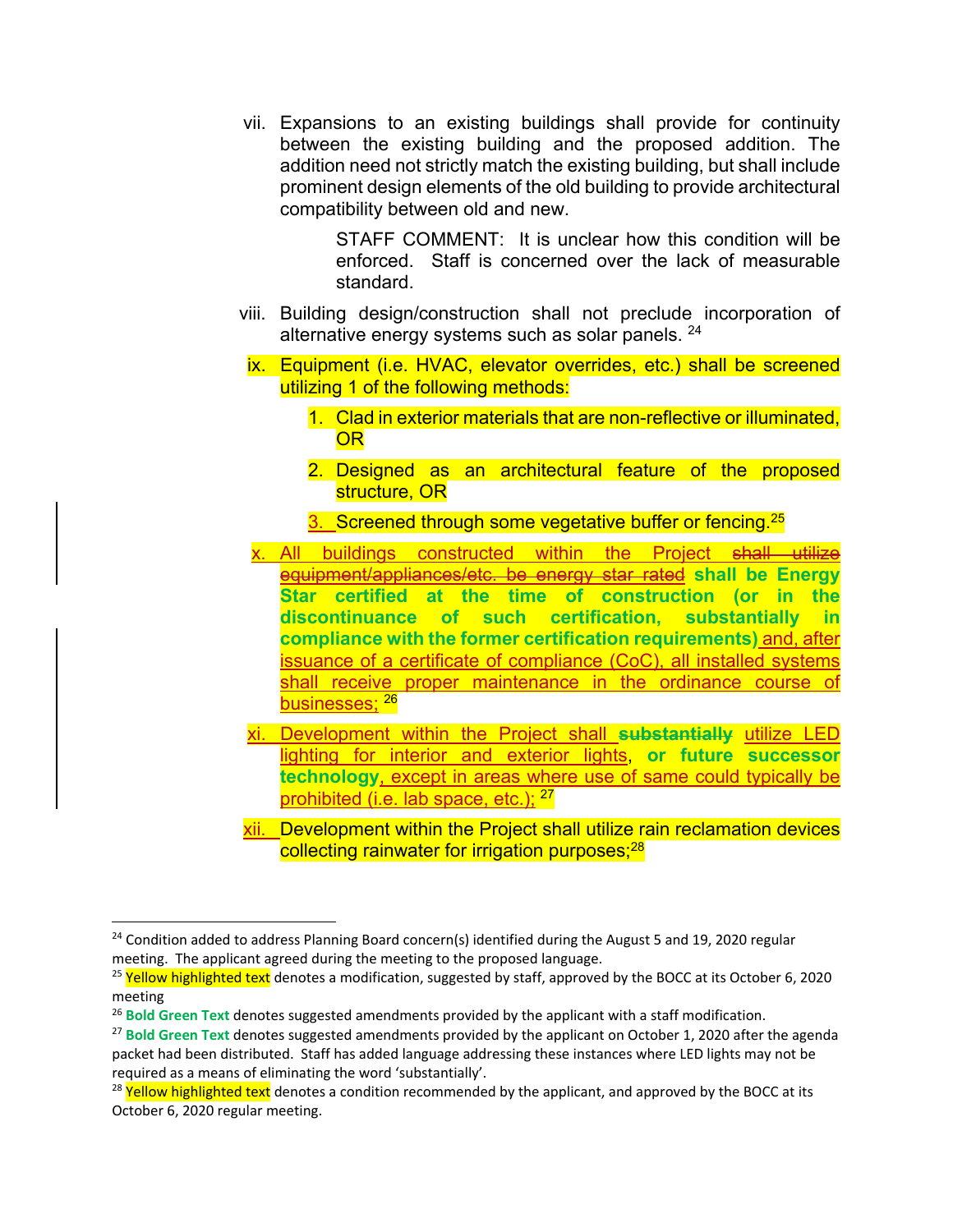- **x**.xiii. Buildings within the Project shall incorporate 'cool roof' systems into their design. The cool roof system is designed to deliver higher solar reflectance (i.e. the ability to reflect the visible, infrared and ultraviolet wavelengths of the sun, reducing heat transfer to the building, etc.) and higher thermal emittance (the ability to radiate absorbed, or nonreflected solar energy) than standard designed roofing products. <sup>29</sup>
	- xiv. Motion control activated lighting shall be, where safety and internal operations permit, used for all internal building lighting to prevent internal lights being left on indefinitely; 30
	- xv. Bio retention basins (i.e. rain gardens) shall be incorporated into the Project to capture and treat runoff from truck wells within proposed loading docks; 31
	- xvi. Low flow toilets and water fixtures shall be used within the Project for all restroom or general use facilities and where not associated with a manufacturing or research process. 32
- d. **Landscaping/Buffering**: In addition to the standards contained in Section 6.8 of the UDO, the following specific standards shall apply to the Project:
	- i. All required landscaping shall be installed and maintained by the developer or their successor in perpetuity;
	- ii. Existing vegetation shall be preserved in identified buffer areas as indicated on the approved master concept plan, including a 100 ft. perimeter buffer around external parcels zoned to an Orange County residential general use zoning designation. In those instances where foliage is disturbed or non-existent, landscaping shall be installed consistent with the following schematic:

  $29$  Ibid.

 $30$  Ibid.

 $31$  Ibid.

 $32$  Ibid.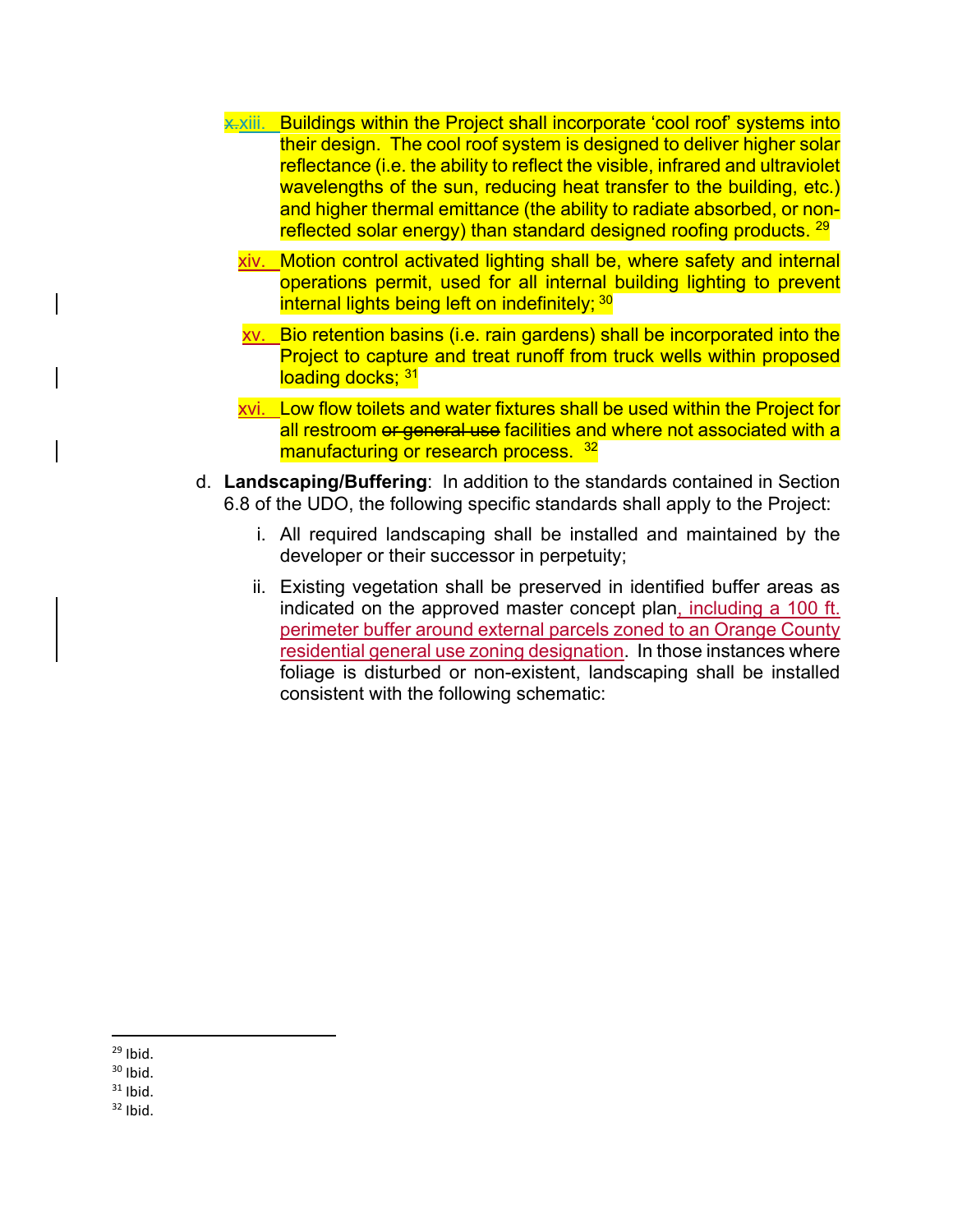

 STAFF COMMENT: Staff recommends the minimum linear foot of planting be reduced to 100 ft. (i.e. the number of trees for every 100 ft. of required buffer area versus 150 ft. as proposed by the applicant) consistent with Section 6.8.6 (F) of the UDO. 33

Permitted breaks within this required 100 ft. perimeter buffer are detailed within this document, specifically Section III (c) establishing setback standards for structures and vehicular use areas, and on the approved master plan. 34

- iii. Interior landscaping shall be consistent with the following:
	- 1. Parking lot:

a. A ten-foot vegetated buffer shall be provided between vehicular use areas and internal access roads. Consistent with Section 6.8.7 (D) of the UDO, this buffer shall be composed of shrubs and flowering plants forming a continuous opaque landscape barrier reducing glare and visual distractions to passing motorists. 35

 $33$  This issue is still being discussed, based on staff's notes. Staff had recommended minimum planting requirement as follows: 7 canopy trees, 1 evergreen tree, 5 deciduous understory, 12 evergreen understory, 85 shrub trees to form the recommended opaque buffer along external property lines consistent with the UDO and desire of the BOCC.

<sup>&</sup>lt;sup>34</sup> The applicant has agreed to a 100 ft. perimeter buffer, with the exception of an area near the southern boundary line to accommodate an access road to the Davis Road property. Staff has no objection(s) to the reduction allowing for the proposed roadway.

<sup>&</sup>lt;sup>35</sup> Language added to address comments from the BOCC's October 6, 2020 regular meeting.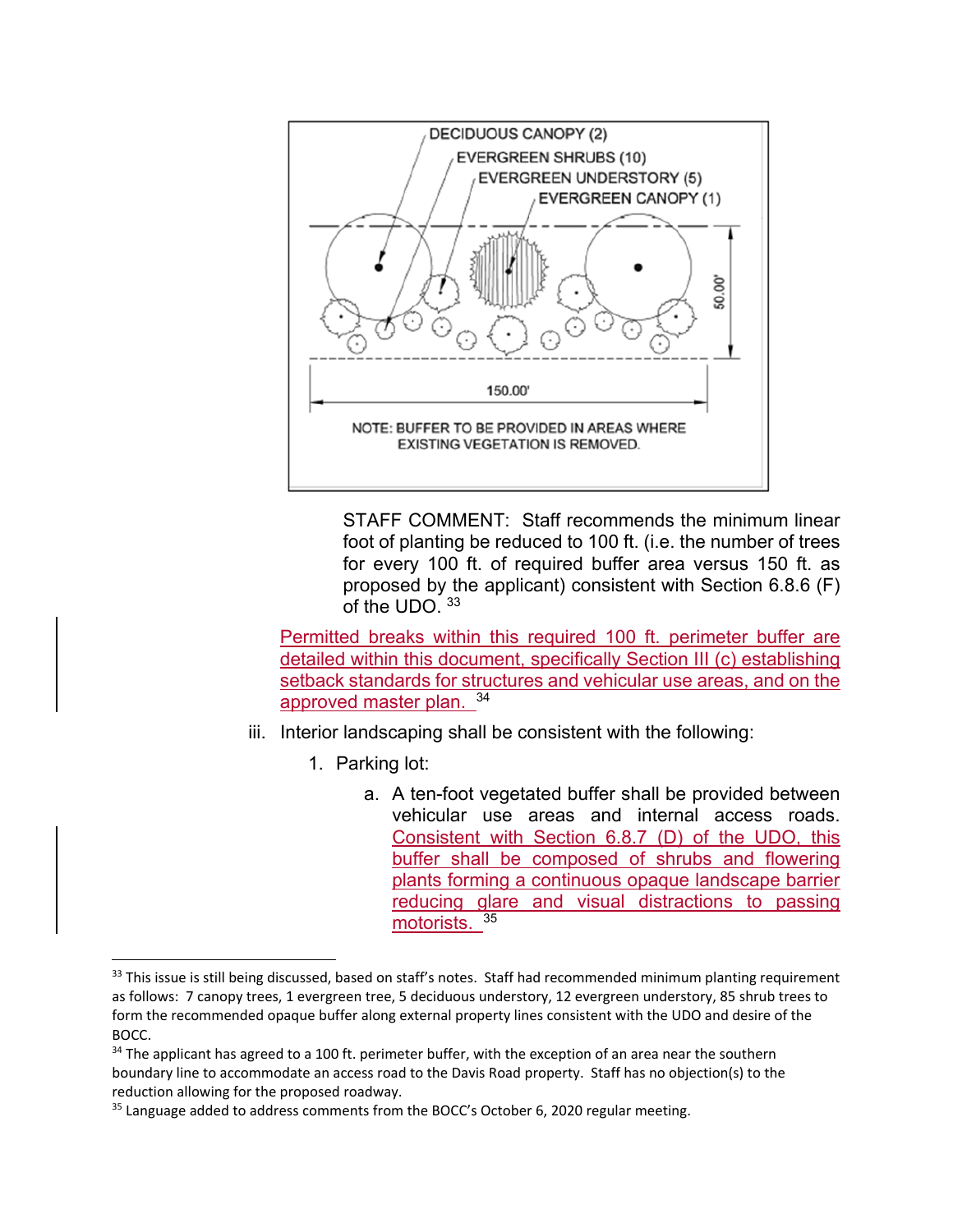- b. Shade trees shall be provided at a ratio of one (1), one and one half-inch (1.5") minimum caliper tree for every ten (10) car parking spaces; Caliper size is measured at the time of planting.
- c. All site plans shall demonstrate a minimum of sixty percent (60%) of passenger parking spaces are within seventy-five (75) feet of the center of a shade tree. If not, additional landscaping shall be required.
- d. The minimum tree planting area shall be 200 square feet except where tree grates are provided.
- e. Where trees are planted within tree grates, and surface paving encroaches into the planting area, then the minimum planting area shall be sixteen (16) square feet in area by two (2) feet in depth.
- f. Screening of parking areas along the perimeter boundary of the project shall maintain a minimum tree spacing of sixty (60) feet.
- 2. Building foundation:
	- a. Twenty percent (20%) of a building's perimeter shall be landscaped while maintaining the necessary sidewalk area.
	- b. These areas may consist of lawn, planters, or shrub areas so long as the shrub areas, that have to be twenty-four inches (24") minimum in width, comprise a minimum of twenty percent (20%) of the total linear dimension along the building's perimeter
- 3. With respect to internal street landscaping, there shall be one (1) tree at a one-inch (1") caliper provided every one hundred (100) feet;
- 4. All ground level HVAC, mechanical equipment cabinets, solid waste containers, dumpsters, recycling bins, etc. shall be screened from view through the use of landscaping, walls, and or fencing in accordance with Section 6.8.9 of the UDO.
- iv. The Project shall comply with the provisions of Section 6.6.4 of the UDO related to preservation of required buffers within the Major Transportation Corridor (MTC) overlay district. This includes the ability to create visual breaks in the buffer in accordance with Section 6.6.4 (A) (5).
- e. **Parking**: In addition to the standards contained in Section 6.9 of the UDO, the following specific standards shall apply to the Project: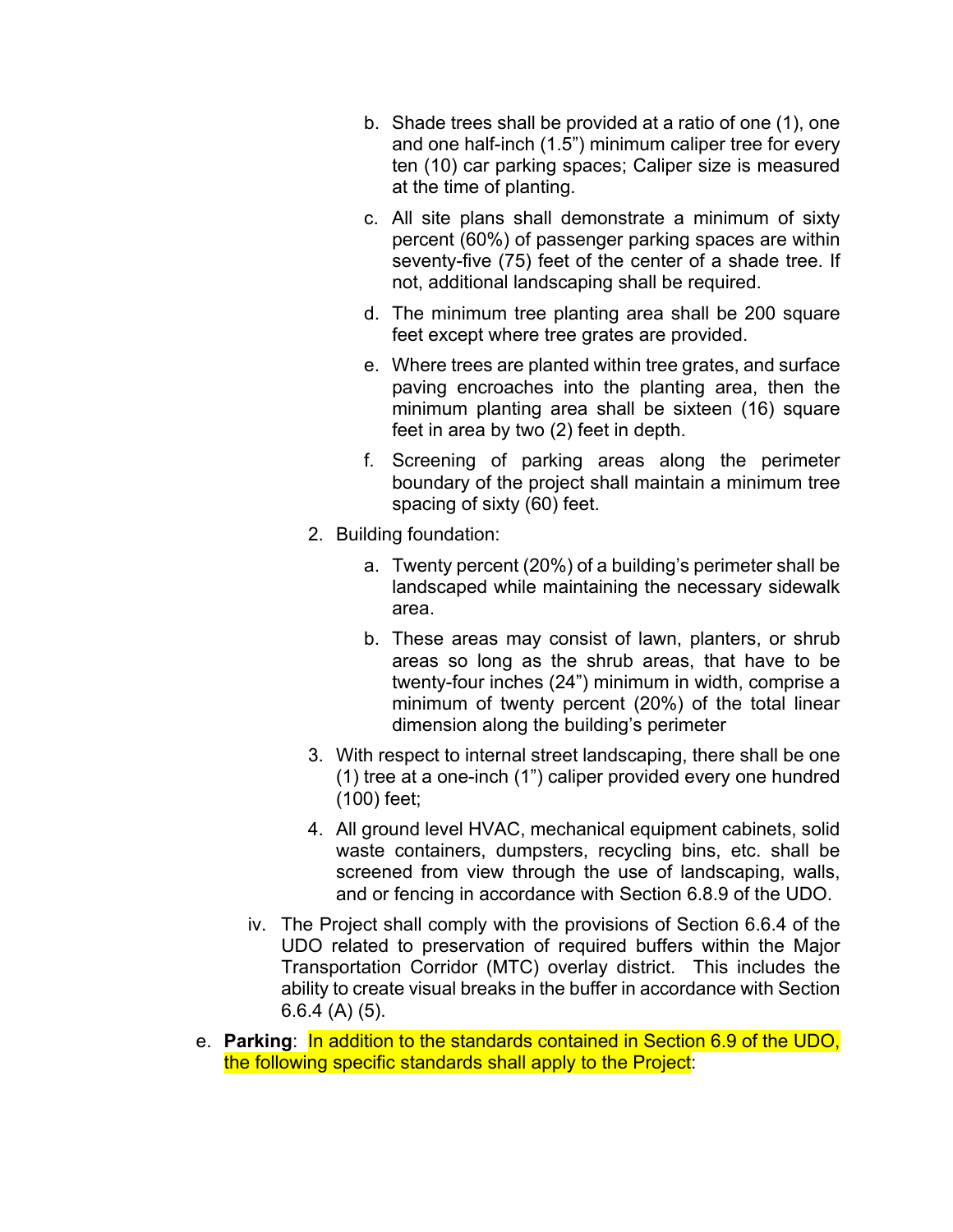- i. Parking lot design and layout shall be in accordance with Section 6.9 of the UDO; 36
- $i$ . 1 space shall be required for every 750 sq.ft. of office space;

 $\frac{1}{10}$ . 1 space per 3,000 sq.ft. of additional indoor area (exclusive of office area). <sup>37</sup>

- f. **Signage**: In addition to the standards contained in Section 6.12 of the UDO, the following specific standards shall apply to the Project:
	- i. Signs shall be permitted consistent with the approved sign master plan for the project;
	- ii. Final location/size shall be reviewed/approved by staff as part of a site plan submitted in accordance with Section 2.5 of the UDO and the conditions contained herein.
- g. **Lighting**: In addition to the standards contained in Section 6.11 of the UDO, the following specific standards shall apply to the Project:
	- i. Lighting plans shall be prepared in accordance with Section 6.11 of the UDO: 38
	- ii. All lighting shall be full-cut off fixtures;
	- iii. Lighting in parking areas shall observe a height limit of 45 ft.;
	- iv. All lighting shall comply with maximum foot-candle limits at property lines as noted in Section 6.11.6.A of the UDO;
	- v. Lighting within the Project shall abide by the standards detailed in Section 6.11.8 of the UDO. 39
- h. **Stream Buffers**: The Project shall comply with the provisions of Section 6.13 of the UDO.
- i. **Stormwater regulations**: The Project shall comply with the provisions of Section 6.14 of the UDO.
- j. **Erosion Control regulations**. The Project shall comply with the provisions of Section 6.15 of the UDO.
- k. **Flood regulations**: The Project shall comply with the provisions of Section 6.21 of the UDO.

# VI. **PERMITTED AND PROHIBITED LAND USES**:

<sup>&</sup>lt;sup>36</sup> Yellow highlighted language makes this condition unnecessary.

 $37$  Staff had identified concern(s) proposed parking was insufficient to address the overall parking needs for the project. At its October 6, 2020 regular meeting, the BOCC agreed to impose the condition recommended by the applicant and denoted with yellow highlighting.

<sup>&</sup>lt;sup>38</sup> Yellow highlighted language makes this condition unnecessary.

 $39$  Ibid.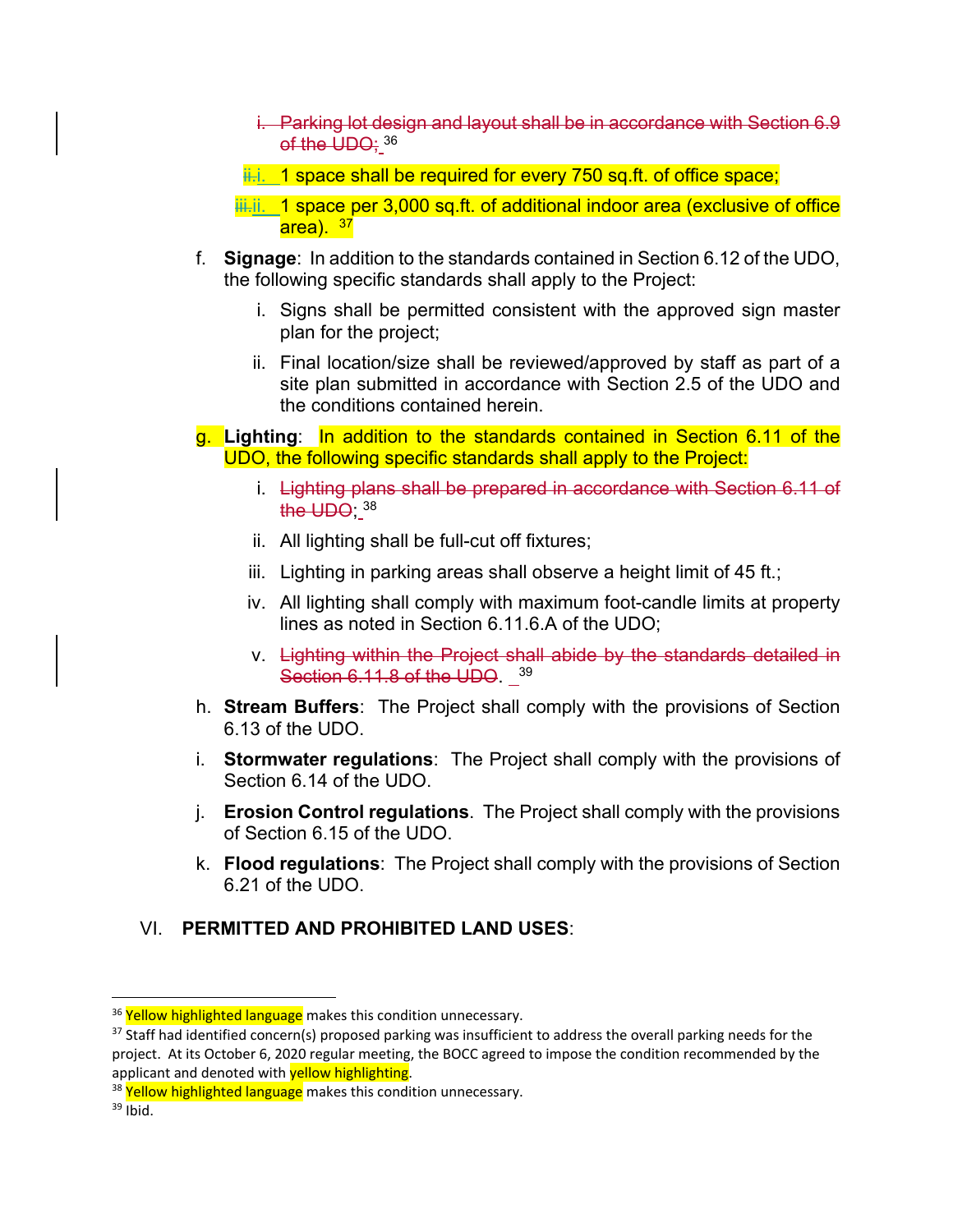a. **Manufacturing**: Land uses category associated with assembly, repair or servicing of industrial, business, or consumer machinery, equipment, products, or by-products mainly by providing centralized services for separate retail outlets. Contractors and building maintenance services and similar uses perform services off-site.

Permitted uses, by way of example and not limitation, include the following:

- i. Bottling.
- ii. Brewery, winery, distillery, cidery with tasting/sampling facilities and associated retail sales.
- iii. Bus or rail transit vehicle maintenance or storage facility.
- iv. Contractors storage including janitorial and building maintenance service, exterminator, or other maintenance yard or facility, building, heating, plumbing, landscaping or electrical contractor and others who perform services off-site, but store equipment and materials or perform fabrication or similar work on-site.
- v. Food and beverage products.
- vi. Lawn, tree or garden service.
- vii. Laundry, dry-cleaning, and carpet cleaning plants.
- viii. Leather and leather products except tanning.
- ix. Sheet metal, welding, machine, tool repair shop or studio.
- x. Stone, clay, glass, and concrete products.
- xi. Woodworking, including cabinet makers and furniture manufacturing.
- xii. Fabricated metal products and machinery.
- xiii. Industrial sign-making.
- xiv. Manufactured or modular housing sales.
- xv. Primary metal manufacturing.
- b. **Light Manufacturing**: Land use category associated with facilities conducting light manufacturing operations within a fully-enclosed building.

Permitted uses include by way of example and no limitation, the following:

- i. Clothing, textile apparel manufacturing.
- ii. Facilities engaged in the assembly, design, repair or testing of: analyzing or scientific measuring instruments; semiconductor and related solid state devices, including but not limited to clocks, integrated microcircuits; jewelry, medical, musical instruments, photographic or optical instruments; and timing instruments.
- iii. Office showroom/warehouse.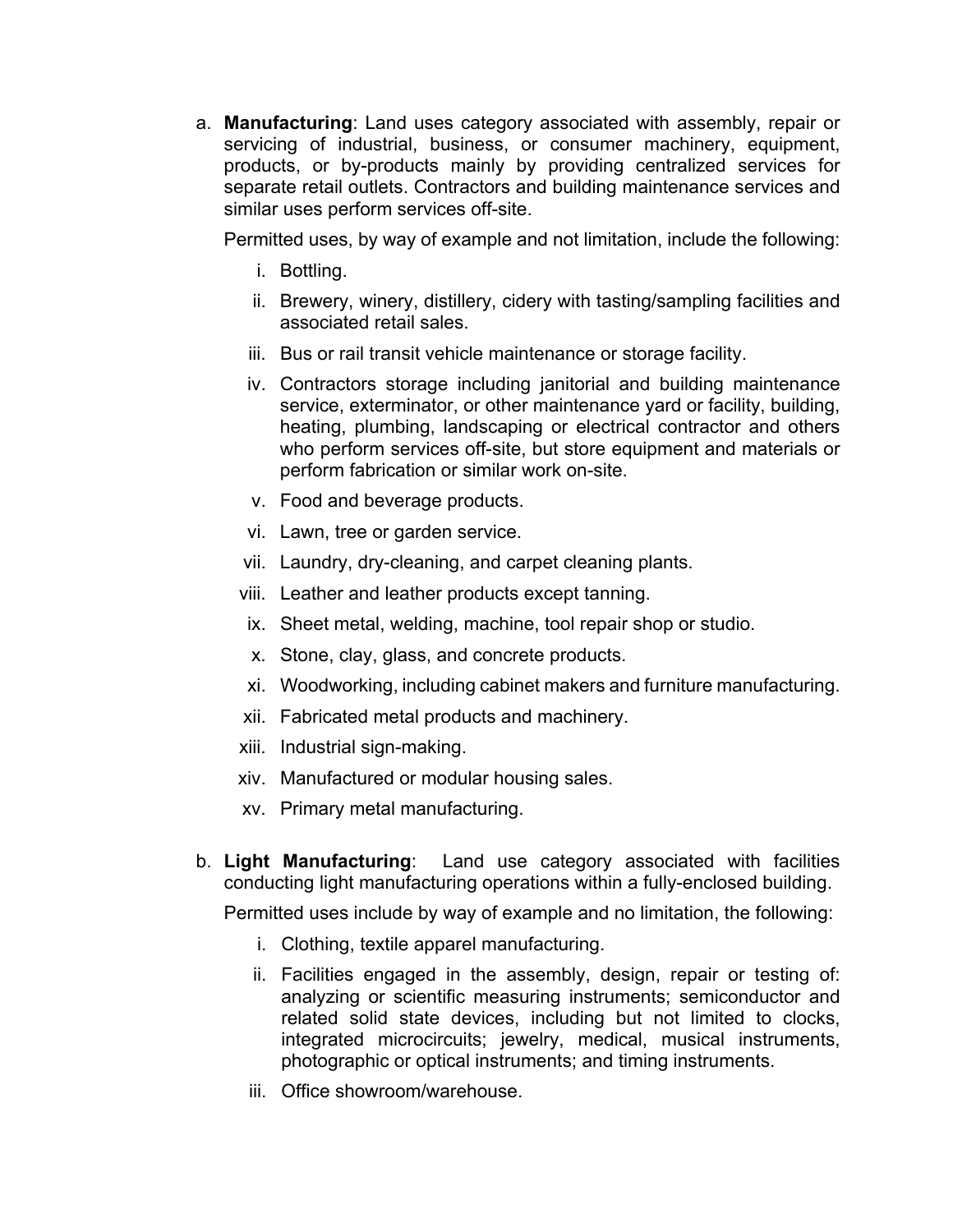- iv. Printing, publishing, and lithography.
- v. Production of artwork and toys, graphic design sign-making, movie production facility, photofinishing laboratory.
- vi. Repair of scientific or professional instruments and electric motors.
- c. **Research and Development**: Land use category associated with facilities focused primarily on the research and development of new products. This includes associated manufacturing operation(s) for said products.

Permitted uses include by way of example and not limitation the following:

- i. Laboratories, offices and other facilities used for research and development by or for any individual, organization or concern, whether public or private.
- ii. Prototype production facilities that manufacture a limited amount of a product in order to fully investigate the merits of such a product.
- iii. Pilot plants used to test manufacturing processes planned for use in production elsewhere.
- d. **Warehousing/Storage**: Land use category associated with facilities providing separate storage areas for personal or business use designed to allow private access by the tenant for storing or removing personal property.

Permitted uses include by way of example and not limitation the following:

- i. Warehouse, self-service.
- ii. Fully enclosed indoor multi-story storage.
- iii. Mini-warehouse.
- e. **Warehousing/Distribution Services**: Land use category associated with facilities involved in the storage or movement of goods for themselves or other firms. Goods are generally delivered to other firms or the final consumer with little on-site sales activity to customers.

Permitted uses include by way of example and not limitation the following:

- i. Bulk storage, including nonflammable liquids, cold storage plants, including frozen food lockers, household moving and general freight storage, separate warehouse used by retail store such as furniture or appliance store.
- ii. Commercial packing for fruits and vegetables.
- iii. Distribution facility, central postal facility.
- iv. Freight, service facility.
- v. Parcel services.
- vi. Transfer and storage business where there are no individual storage areas or where employees or automation are the primary movers of the goods to be stored or transferred.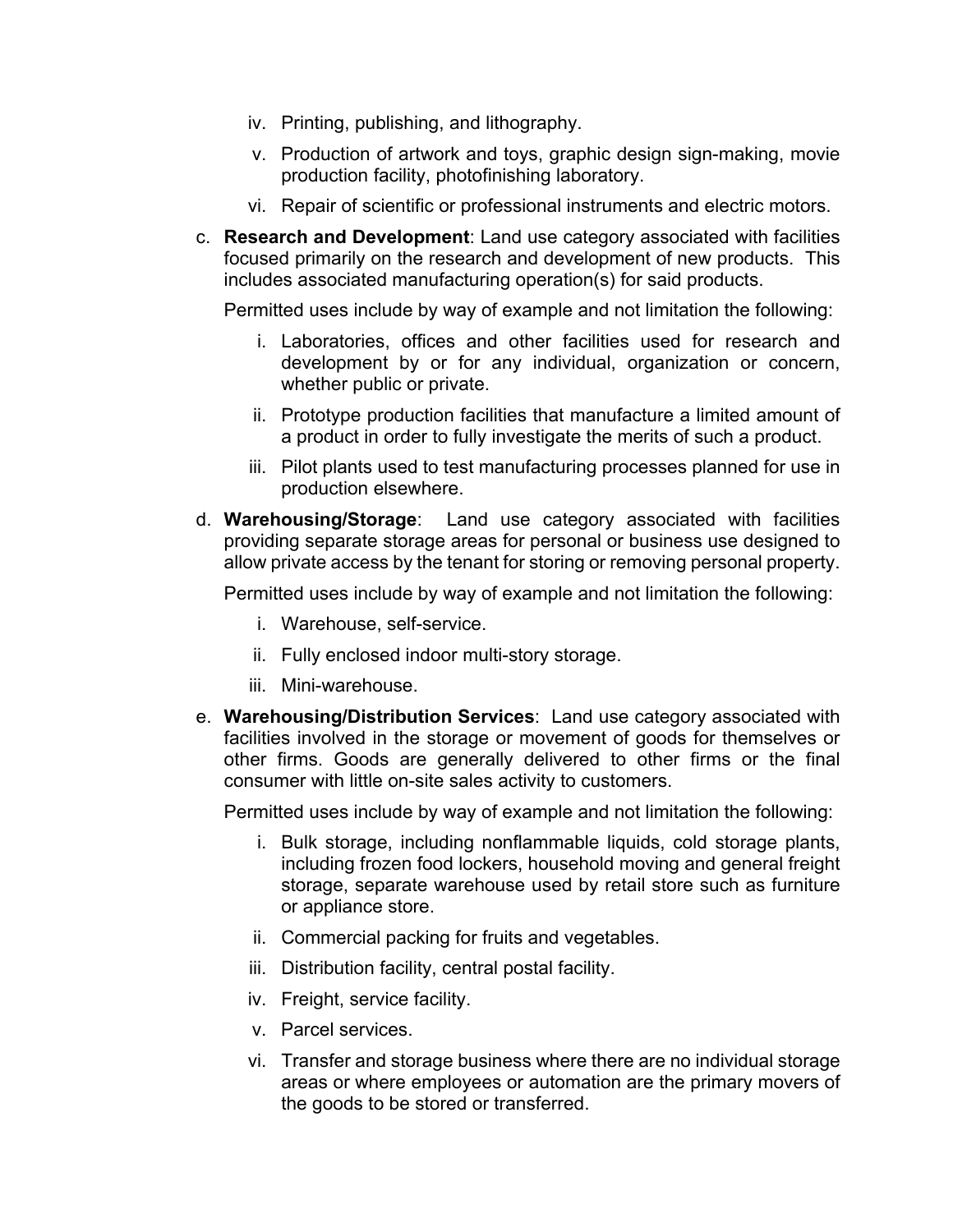- vii. Trailer storage, drop off lot.
- viii. Truck or motor freight terminal, cross-docking or service facility.
- ix. Trucking operation.
- x. Warehouse.
- f. **Wholesale Trade**: Land use category associated with facilities involved in the sale, lease, or rent of products to industrial, institutional or commercial businesses. The use emphasizes on-site sales or order-taking and often includes display areas. Businesses may or may not be open to the general public. Products may be picked up on-site or delivered to the customer.

Permitted uses include by way of example and not limitation the following:

- i. Mail-order house.
- ii. Sale or rental of machinery, equipment, heavy equipment, building materials, special trade tools, welding supplies, machine parts, electrical supplies, plumbing supplies, janitorial supplies, restaurant equipment and store fixtures.
- iii. Wholesale sales of food, clothing, auto parts, building hardware and similar products.
- g. **Other Facilities**: including by way of example and not limitation, the following:
	- i. Customary Accessory Uses to Principal land uses developed on-site
	- ii. Government Facilities and Office Buildings
	- iii. Government Protective Services
	- iv. Bus Passenger Shelter,
	- v. Surface and structure parking as principal use
	- vi. Mail kiosks for central mail pick-up,
	- vii. Elevated Water Storage Tanks.
	- viii. Public open space for use of on-site businesses, employees of same, and customers rather than the general public.
	- ix. Natural and man-made pedestrian/bicycle paths
- h. **Prohibited Land Uses**: The following land use categories and/or specific land uses are expressly prohibited from developing within the Project:
	- i. Animal Slaughtering and Processing;
	- ii. Vegetable Fats/Oil Manufacturing and Processing;
	- iii. Concrete Batching Plant;
	- iv. Leather and Hide Tanning;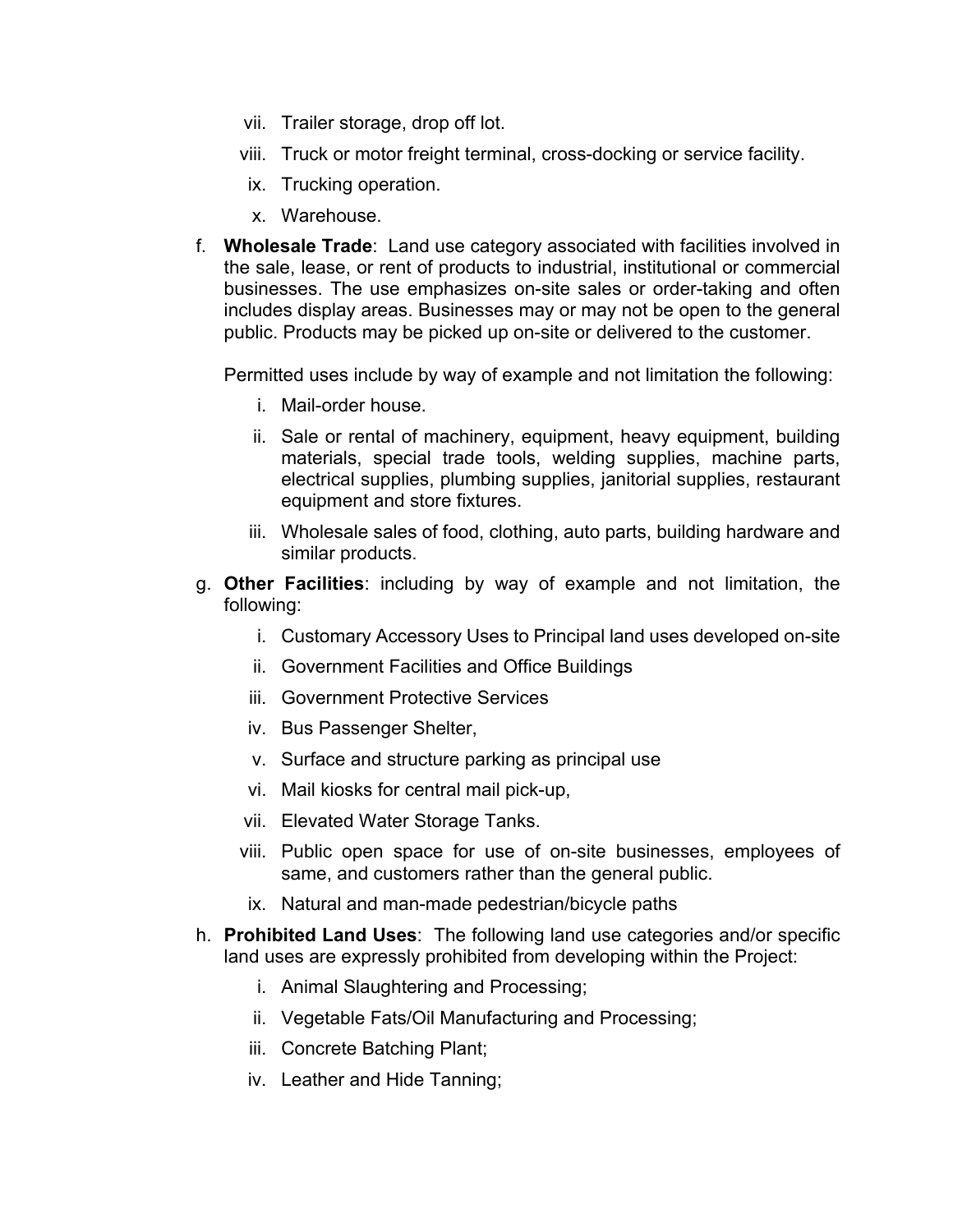- v. Petroleum and Coal Processing, Preparation, and Distribution including but not limited to Asphalt Plants;
- vi. Pulp, Paper, and Paperboard Mills;
- vii. Sawmills;
- viii. Mining;
- ix. Landfills;
- x. Body alteration (i.e. tattoo artist, body piercing, etc.);
- xi. Cemetery;
- xii. Crematoria;
- xiii. Funeral Home;
- xiv. Pawnshop/Payday Loan.
- xv. Junk/Salvage yard;
- xvi. Massage Business; and
- xvii. Sexually Oriented Business.
- VII. **UTILITIES**: In addition to the requirements of Section 6.20 *Public Sewer Connection* of the UDO, required utility extensions and/or connections shall abide by the following:
	- a. Development within the Project shall be served by public water and sewer services as provided and maintained by the Town of Hillsborough; additional and/or alternative water and/or wastewater systems shall not be permitted.
	- b. A written, signed agreement between a developer, Orange County, and the Town of Hillsborough shall be executed describing the timing, phasing, design, and financing of public water distribution and public sanitary sewer collection mains;
	- c. Water systems and water pressure shall comply with all applicable Town of Hillsborough utility standards, building, and fire codes based on the proposed land use;
	- d. Sizing/looping of utility lines shall be based on the proposed development, including water flow test data and shall be reviewed and approved by County staff, Town of Hillsborough Planning Director, and the Town of Hillsborough Utility Director;
	- e. Fire-flow test(s) of all installed hydrants shall be conducted, in coordination with the Town of Hillsborough and Orange County Emergency Services, to ensure compliance with applicable State Fire Code standards;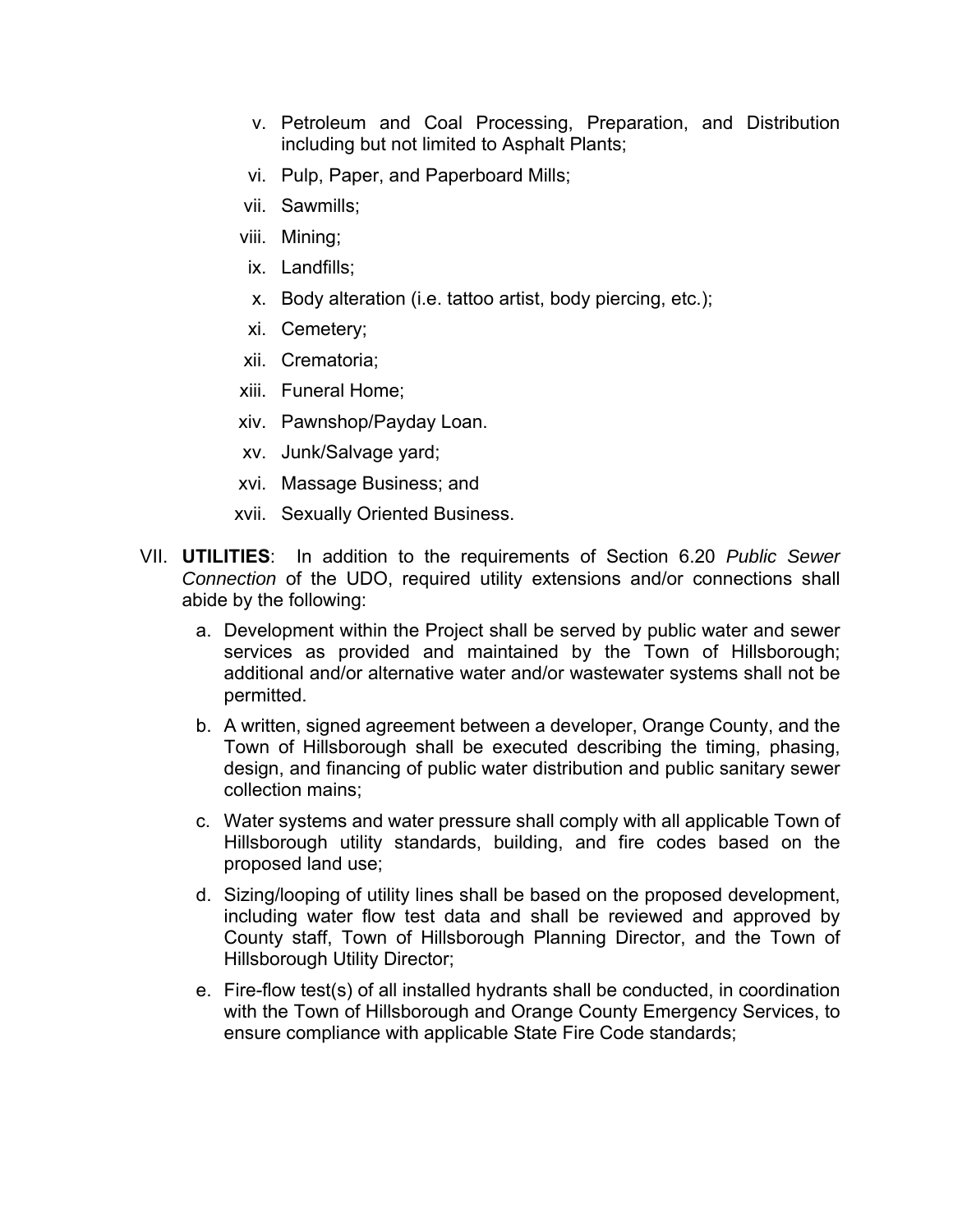f. The Orange County and Town of Hillsborough Fire Marshal, in consultation with the Town of Hillsborough Utility Director, shall review and approve location(s) of proposed water lines prior to the initiation of land disturbing activity. Sizing of said lines shall be based on the proposed development, including water flow test data.

### VIII **OTHER**: 40

- a. No permanent fuel or chemical storage shall occur within 30 ft. of a floodplain/stream buffer established consistent with the provisions of Section 6.13 of the County UDO.
- b. A minimum of 2 electrical vehicle charging stations shall be installed for every building constructed on-site. Additional stations may be proposed as part of the site plan review process.
- c. Vehicles within the Project shall be prohibited from idling for more than five (5) consecutive minutes. This shall include any device or combination of devices meeting all of the following criteria:
	- Designed with a gross vehicle weight rating of more than 14,000 pounds; and
	- ii. Required under North Carolina law to be registered; and
	- iii. Designed to operate on public highways; and
	- $b$ -iv. Powered by a diesel engine.  $41$

# This restriction shall not apply when:

- A vehicle is forced to remain motionless because of traffic or adverse weather conditions affecting the safe operation of the vehicle;
- A vehicle is being operated for emergency or law enforcement purposes;
- 3. The primary propulsion engine of a vehicle meets all of the following criteria:
	- a. Is providing a power source necessary for mechanical operations other than propulsion; and;

<sup>&</sup>lt;sup>40</sup> These 2 conditions were added to address Planning Board comments from the August 5 and 19, 2020 meeting. The applicant agreed to the imposition of these conditions.

<sup>&</sup>lt;sup>41</sup> Idling condition as recommended by the applicant. Staff would recommend prohibiting any/all vehicles from idling for more than 1 consecutive minute.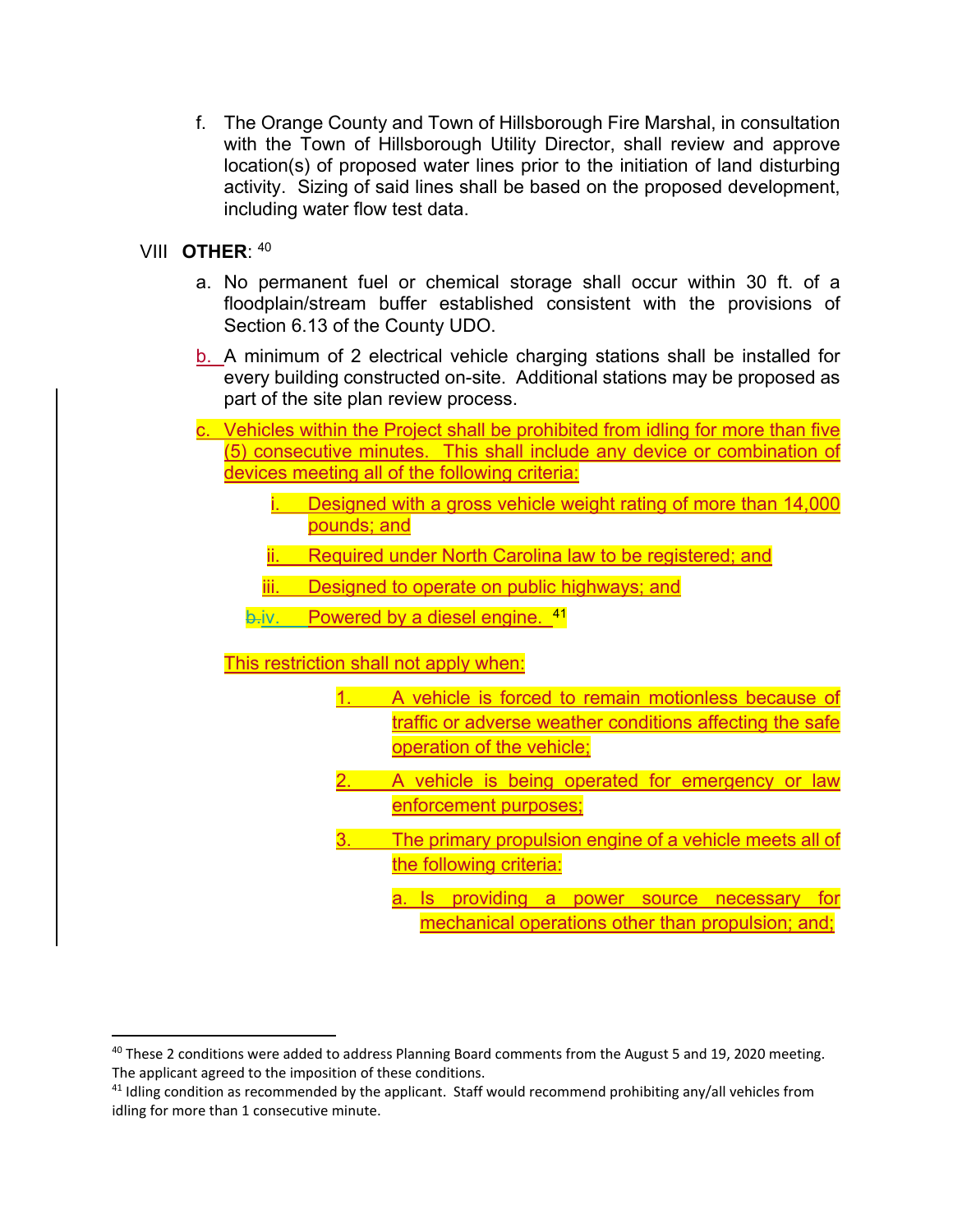|    | b. Involves a power take off (PTO) mechanism, or            |
|----|-------------------------------------------------------------|
|    | other mechanical device performing the same                 |
|    | function as a PTO; and                                      |
|    | c. Is powered by the engine for:                            |
|    |                                                             |
|    | Loading and unloading cargo, or                             |
|    | ii. Mixing or processing cargo, or                          |
|    | iii. Controlling cargo temperature, or                      |
|    | iv. Providing a mechanical extension to perform             |
|    | work functions.                                             |
|    | The primary propulsion engine of a vehicle is being         |
|    | operated at idle to conform to manufacturer's warm up       |
|    | and cool down specifications, for maintenance or            |
|    | diagnostic purposes, or by manufacturers engaging the       |
|    | engines in testing for research and development.            |
|    |                                                             |
| 5. | The primary propulsion engine of a vehicle is being         |
|    | operated to supply heat or air conditioning necessary       |
|    | for passenger comfort/safety in those vehicles              |
|    | <u>operating for commercial passenger transportation or</u> |
|    | school purposes up to a maximum of 30 minutes/hour.         |
|    | ambient<br>temperatures exceed<br>75 degrees                |
|    | Fahrenheit, passenger buses are allowed to idle up to       |
|    | a maximum of 60 minutes in any 90-minute time period.       |

BE IT FURTHER ORDAINED THAT this ordinance be placed in the book of published ordinances and that this ordinance is effective upon its adoption.

Upon motion of Commissioner \_\_\_\_\_\_\_\_\_\_\_\_\_\_\_\_\_\_\_\_\_\_\_\_, seconded by Commissioner **Commissioner Commissioner EXEC**  $day of$ 

I, Greg Wilder, Interim Clerk to the Board of Commissioners for Orange County,

DO HEREBY CERTIFY that the foregoing is a true copy of so much of the proceedings

of said Board at a meeting held on \_\_\_\_\_\_\_\_\_\_\_\_\_\_\_\_\_\_\_\_\_\_\_\_, 2020 as relates in

any way to the adoption of the foregoing and that said proceedings are recorded in the

minutes of the said Board.